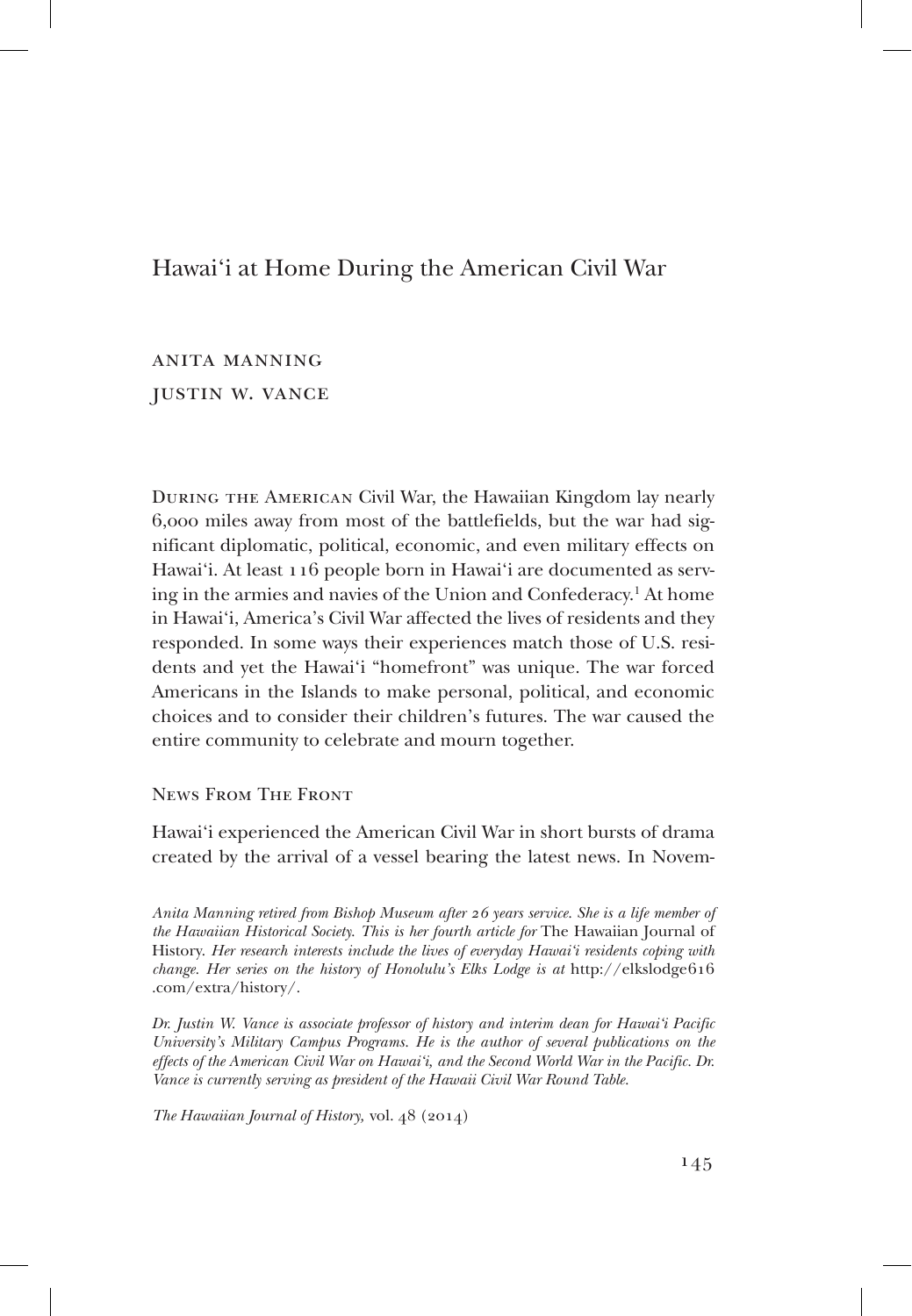ber 1861, completion of the transcontinental telegraph line placed San Francisco "in instant communication with the East."2 Now news reached Hawai'i in about two weeks instead of the month it had taken to reach the Islands at war's commencement. The information Hawai'i residents received helped determine the opinions they formed. Newspapers were a major source of information, but letters from family and friends in America contained detail and emotion missing from news coverage. *The Friend*, *Maile Wreath*, and *Pacific Commercial Advertiser* irregularly reprinted letters from Hawai'i correspondents serving in the war or observing nearby, giving the information greater exposure. Union officer Samuel Chapman Armstrong's letters from the front describing meeting Hawaiians in the U.S. infantry<sup>3</sup> and the unit's November 1864 camp Thanksgiving,<sup>4</sup> and letters from David Lyman detailing his U.S. Sanitary Commission work,<sup>5</sup> clearly targeted a wide audience. The same event might be related differently for different audiences. Joseph P. Cooke volunteered with the Christian Commission at Hanover Junction to care for Gettysburg wounded from both sides and followed them to hospital. In a letter suitable for sharing in mixed company, Cooke writes of the volunteers' compassionate care, charity, and hard work.<sup>6</sup> In a second letter, he relates the brutal, dirty, horrid, stinking reality of war in a way clearly not meant for a diverse audience.7

Also widely read, especially by Hawai'i Mission families, was abolitionist popular literature, thought to reflect reality, such as *Uncle Tom's Cabin*<sup>8</sup> and *Among the Pines.*<sup>9</sup> F. L. Olmsted's *Cotton Kingdom*, seen more as a documentary report, also reached Hawai'i.10 As in the United States, these books were opinion makers.

Two technologically advanced displays, both fresh from U.S. tours, were another source of information.<sup>11</sup> In January 1864, Honolulu residents learned about the Civil War by viewing J. W. Wilder & Co.'s Polyorama depicting "The Terrible Rebellion." Narration and music accompanied a series of interlocking painted images drawn across the stage of the Royal Hawaiian Theater. Advertisements promised a survey of the war east to west, land and sea, including the "Great Naval Combat between the Iron-Clad Monsters, The Monitor and The Merrimac!" Viewers would be informed on key political figures, "comic scenes in camp life," and sad and mournful events, all for just \$.50 (about  $$7.50$  today).<sup>12</sup>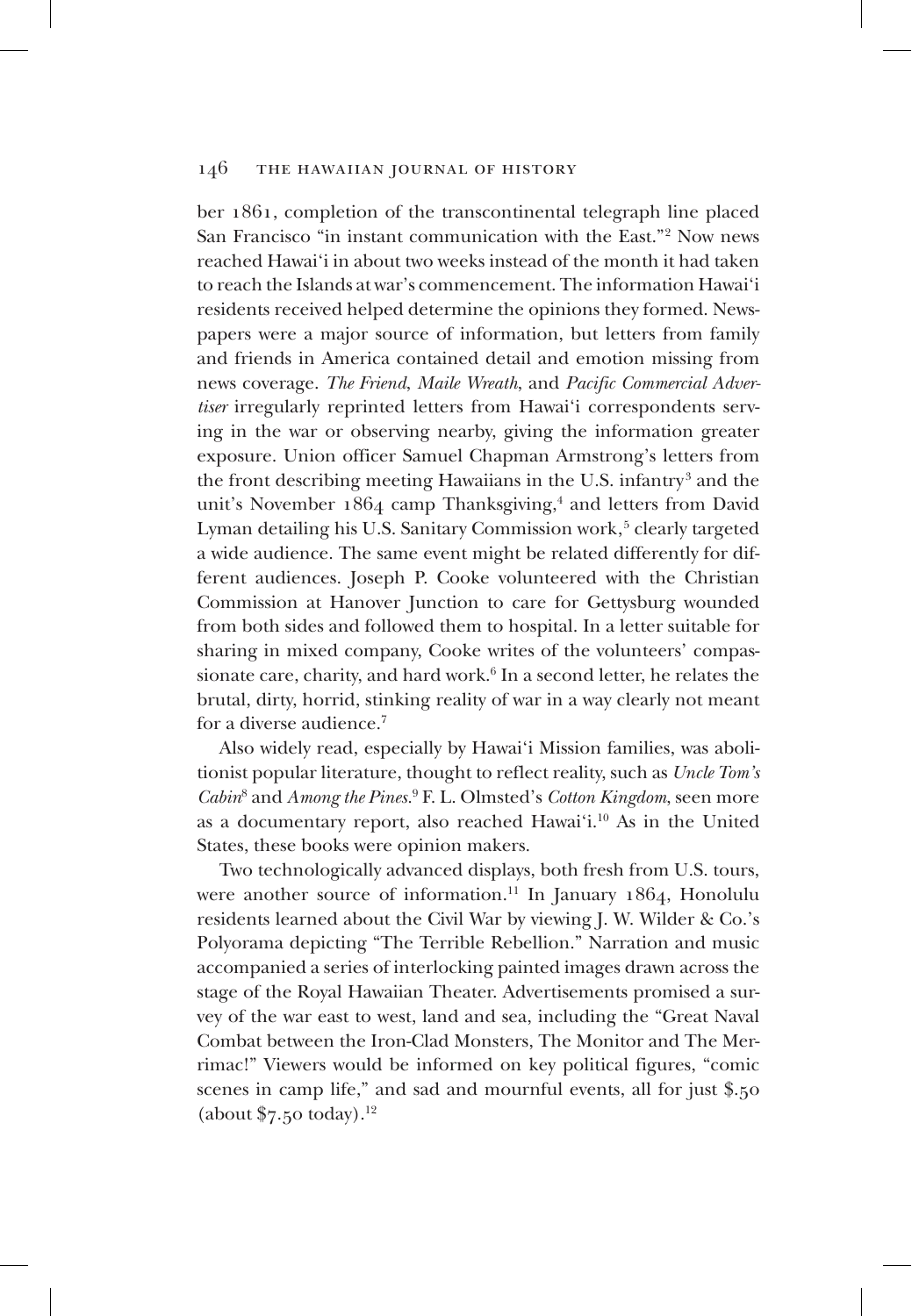#### hawai'i at home during the american civil war 147

In February 1865, a new production came to Honolulu and eventually traveled to Hawai'i and Maui islands.<sup>13</sup> J. L. Wisely and M. Wormer's Stereoscopticon projected an image from glass plates, often with color. This production showed the battles of Gettysburg and Chattanooga, and other Civil War scenes, but also provided images of great art and geography from around the world. As with the Polyorama, some scenes provided light relief and humor.<sup>14</sup>

These offerings were considered informative and educational. O'ahu College (today Punahou School) students went as a group.15 Friends made up parties for viewing.16 Families were encouraged to attend with special prices for children and afternoon hours.17 The entertainment aspect was not lost on parents, however. When one



Showings of a touring dramatic program of images and narration were well attended by Honolulu residents eager for news of the American Civil War. *PCA* 1864 Jan. 14, 2.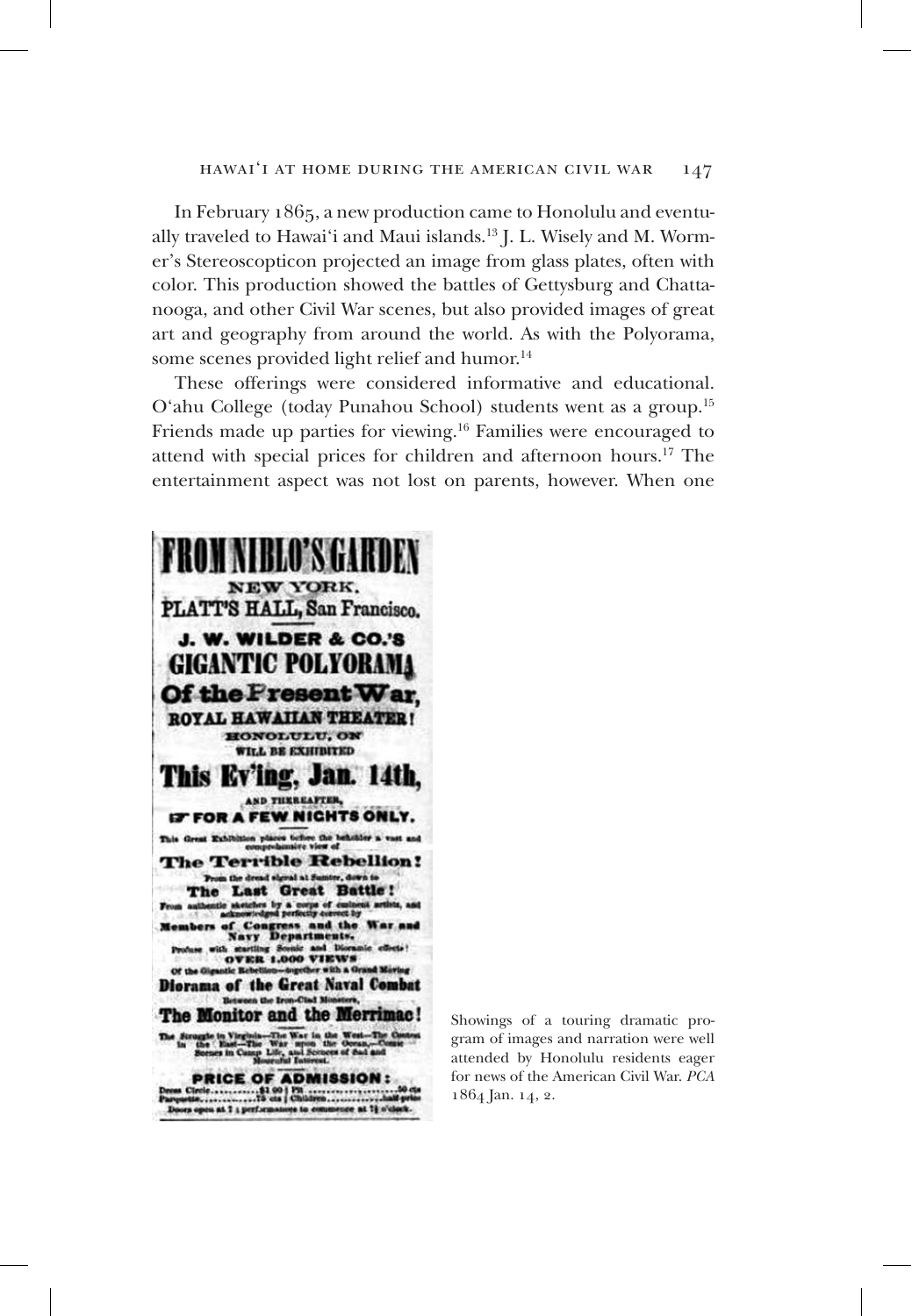of missionary Amos S. Cooke's children failed to carry out assigned chores, he was kept home and not allowed to attend the "Wisely show as promised, but Amos and Clarence did."18

For more serious news, there were no Hawai'i reporters on the front lines or in Washington or Richmond. Hawai'i news providers could only reprint war news they obtained from other sources. Each paper had arrangements with sea captains and travelers to obtain newspapers from a vessel's ports of call.19 In addition to the condensed news gleaned from papers brought in by ship, *Advertiser* editor Henry M. Whitney offered subscriptions to a long list of American publications.20 Staying informed was expensive with a California paper selling in Honolulu for five times its pre-printed price.<sup>21</sup> Because Hawai'i was a required stop for water and provisions for vessels crossing the Pacific, the major ports received news from around the world. Consequently, in breadth and depth, Honolulu newspaper readers were likely better informed on world affairs than many small American towns, North or South. For example, a former Hawai'i resident living in Great Barrington, Massachusetts, complained of a five-mile roundtrip walk to obtain a paper. $22$ 

Honolulu papers carried world news cribbed not just from American papers, but also from those of Britain, Japan, China, South America, Australia, and New Zealand. Hawai'i readers learned of revolts and conflicts in Poland, Italy, New Zealand, Peru, and Mexico. Non-Americans could easily see the Confederate states in the context of a global tide of independence movements. In a slanting of news, the pro-Union press reported the Russian tsar's relinquishing of his control over serfs as emancipation, drawing parallels to American slaves.<sup>23</sup>

The Hawaiian–language press kept its readers informed on the war's progress, but reporting does not appear to take as partisan positions as the *Advertiser* and *The Friend*. Not surprisingly, the major English-language newspapers—*The Polynesian* and *Pacific Commercial Advertiser*—used the war as a surrogate for their ongoing rivalry. The fiercely pro-Union *Advertiser* sniped continually at perceived pro-Confederate writings in *The Polynesian*, the official publisher of government information. In attempting to guard the government's proclaimed neutrality, *The Polynesian* repeated U.S. news criticisms of the war's progress and General George B. McClellan's lack of success as commander of the Army of the Potomac.24 The *Advertiser* pounced,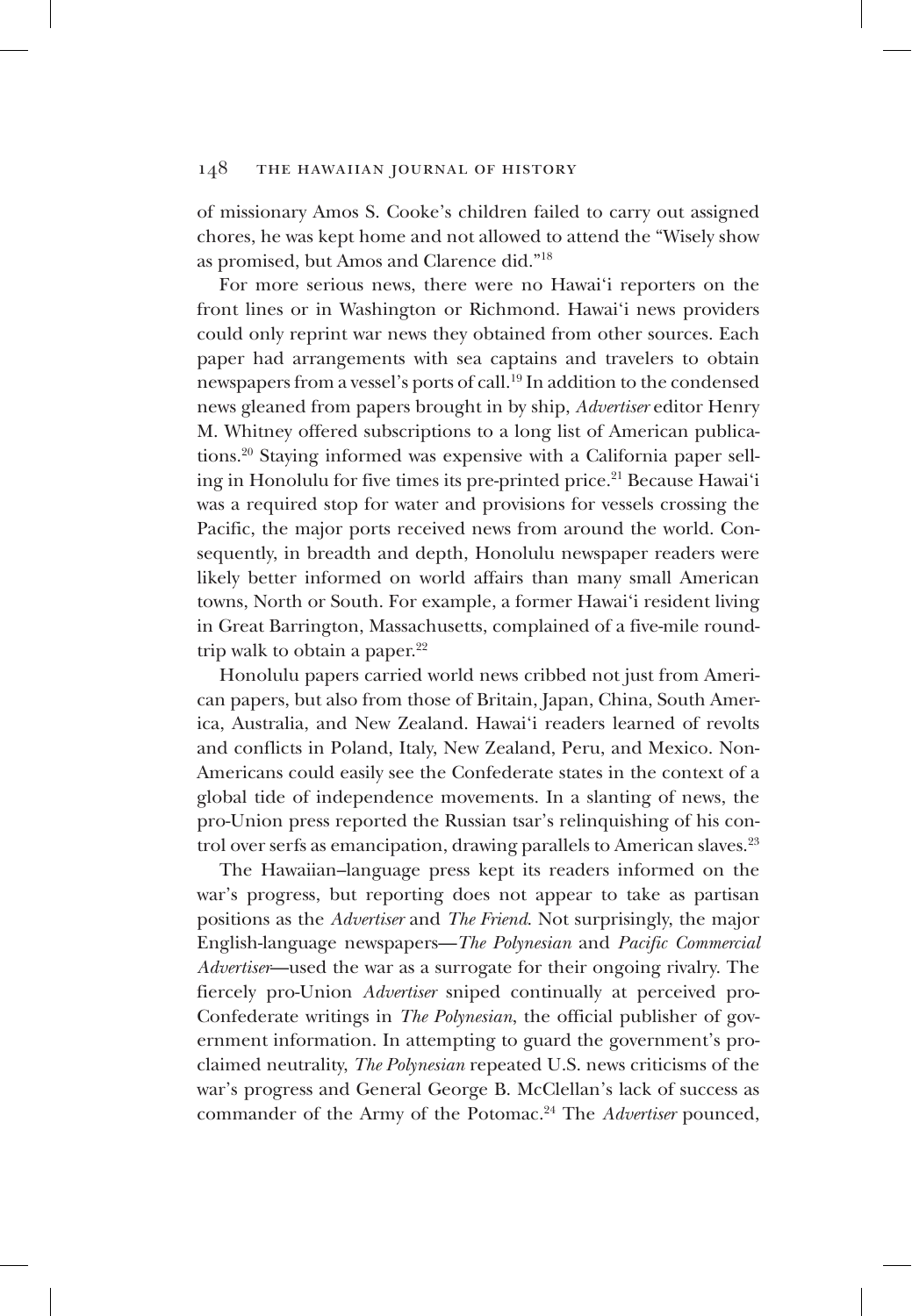referring to *The Polynesian* as "our secession neighbor," and the papers spent several issues in name-calling.<sup>25</sup> More serious was a March  $1861$ exchange between *Advertiser* editor Henry M. Whitney and holdover Buchanan appointee and southern-sympathizer U.S. Commissioner James Borden, the top U.S. diplomatic representative in the kingdom. Borden objected to *Advertiser* publication of statements by physician Dr. Charles F. Guillou, about an investigation of the hospital care of U.S. sailors. The aim was to justify closing hospitals in Hilo and Lahaina in response to war-generated budget cuts.26 Whitney charged Borden with threatening him with a Bowie knife to inhibit publication of further articles.27

### Local Reactions

Information may have taken four weeks to reach the Islands at war's start, but it was news when it arrived.<sup>28</sup> When news came of Union losses, many in the Mission interpreted the events as a religious failing. For example, the defeat at Bull Run in 1861 was attributed to Union forces initiating battle on the Sabbath.<sup>29</sup> Mission families sought solace in the expectation that "the Lord reigns and can bring ... light out of darkness"<sup>30</sup> and that more prayer would cause God to "smile on the right" aiding the North.<sup>31</sup> Residents reacted with celebration to news of battle wins. When news of the surrender of Vicksburg reached Honolulu in July 1863, dedicated Union sympathizers hoisted American flags, sang patriotic songs, and downed cider and food while fireworks lit the city for hours.<sup>32</sup> Attendees included Hawaiians who gave "triumphant hurrahs" at appropriate moments.<sup>33</sup> Similar displays greeted each major victory. Lee's surrender to Grant brought mass celebrations in Honolulu and Wailuku with Hawaiians, French, and German residents joining. Toasts, an impromptu ball, a 100-cannon salute, street singing of "John Brown's Body," and fireworks were paired with church services pointing out that "an over ruling Providence" made the Union victory possible.<sup>34</sup>

When President Lincoln called for a day of fasting and humiliation September 26, 1861, Honolulu's American Protestant community held services at both the Bethel and the Fort Street Church.35 A similar response followed his declaration to observe August 6, 1863, in thanksgiving for victories in battle.<sup>36</sup> November 26,  $1863^{37}$  and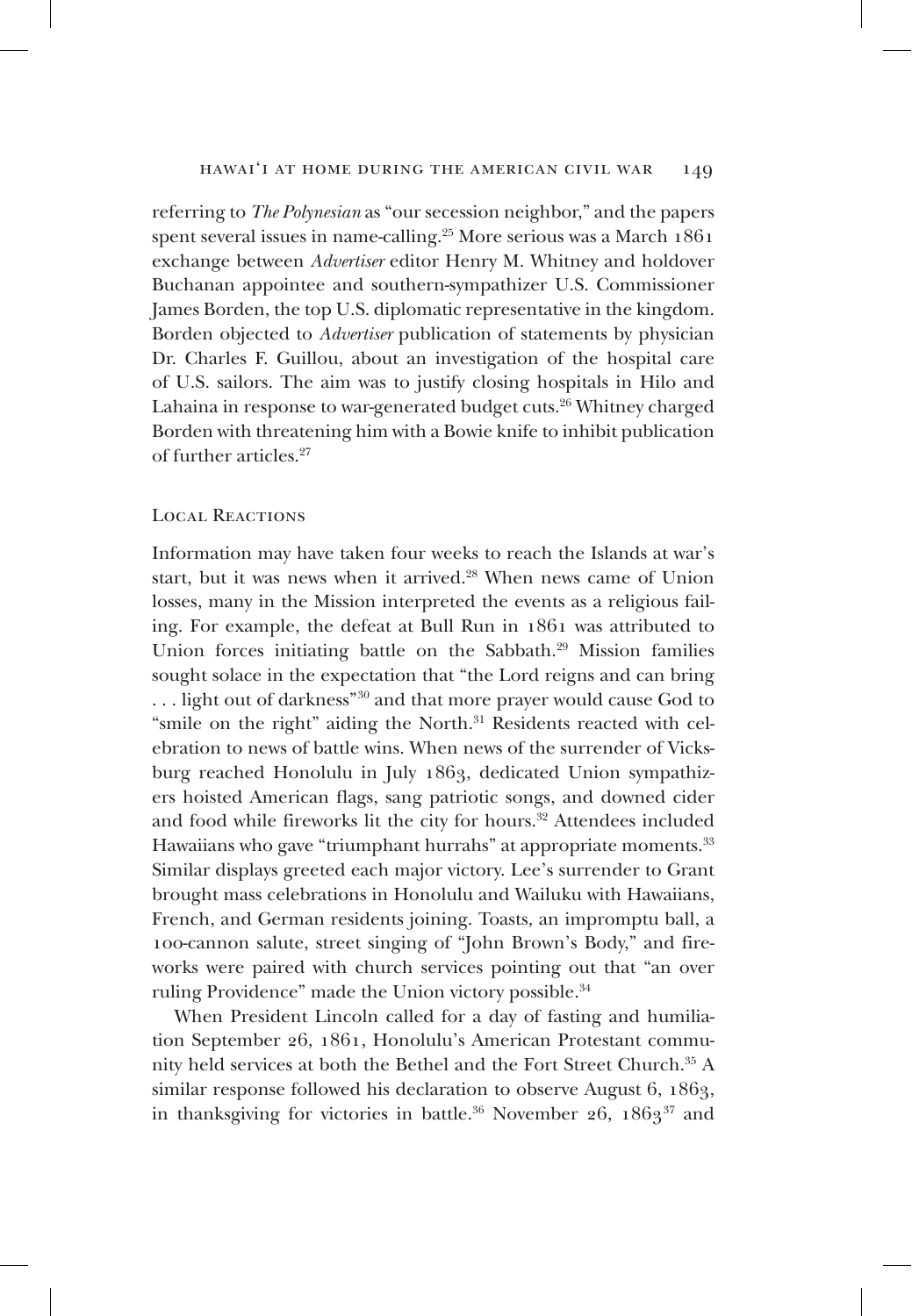November 24,  $1864^{38}$  were celebrated in thanksgiving for America's blessings with sermons praising sacrifice and unity, while denouncing slavery.

A less somber response to the war was the hobby of a few Honolulu young ladies. They pestered their male relatives in school in the United States to send them the new, popular visiting-card sized photographs, or cartes de visite, people were exchanging. They wanted images of the important figures on both sides of the conflict—presidents, generals, and politicians. Each girl desired to amass more cards than her rival.39 Also requested was popular American patriotic music such as "Ellsworth's Avengers," memorializing a Union military officer's death early in the war.40 Choirs performed at private and public celebrations and church services.

Displays of pro-Union sentiment were not confined to large population centers. The Rev. Lorenzo Lyons raised his U.S. flag in remote Waimea, Hawai'i, on arrival of news of Lincoln's re-election and on the days of Thanksgiving.<sup>41</sup>

#### Disagreements and Domestic Disturbances

Unionists became hyper-vigilant, seeing anyone who opposed them as a secessionist. Dueling letters warned Washington of suspects and defenses were mounted.42 Rumors said a newly–arrived Walter M. Gibson was outfitting a Southern privateer and displaying a southern flag. The charge was so untrue that the pro-Union *Advertiser* printed



Flag flown by a newly–arrived vessel of Mormon Walter M. Gibson. Feared by Hawai'i Unionists as representing the seceded states, the *Advertiser* explained to readers the flag had no Confederate meaning. The outer circle bore letters for "Church of Jesus Christ— Latter Day Saints—Hawaiian Islands," the center a star for each of the Hawaiian Islands, and inside the Hawaiian word for salvation. *PCA* Oct. 17, 1861, 2.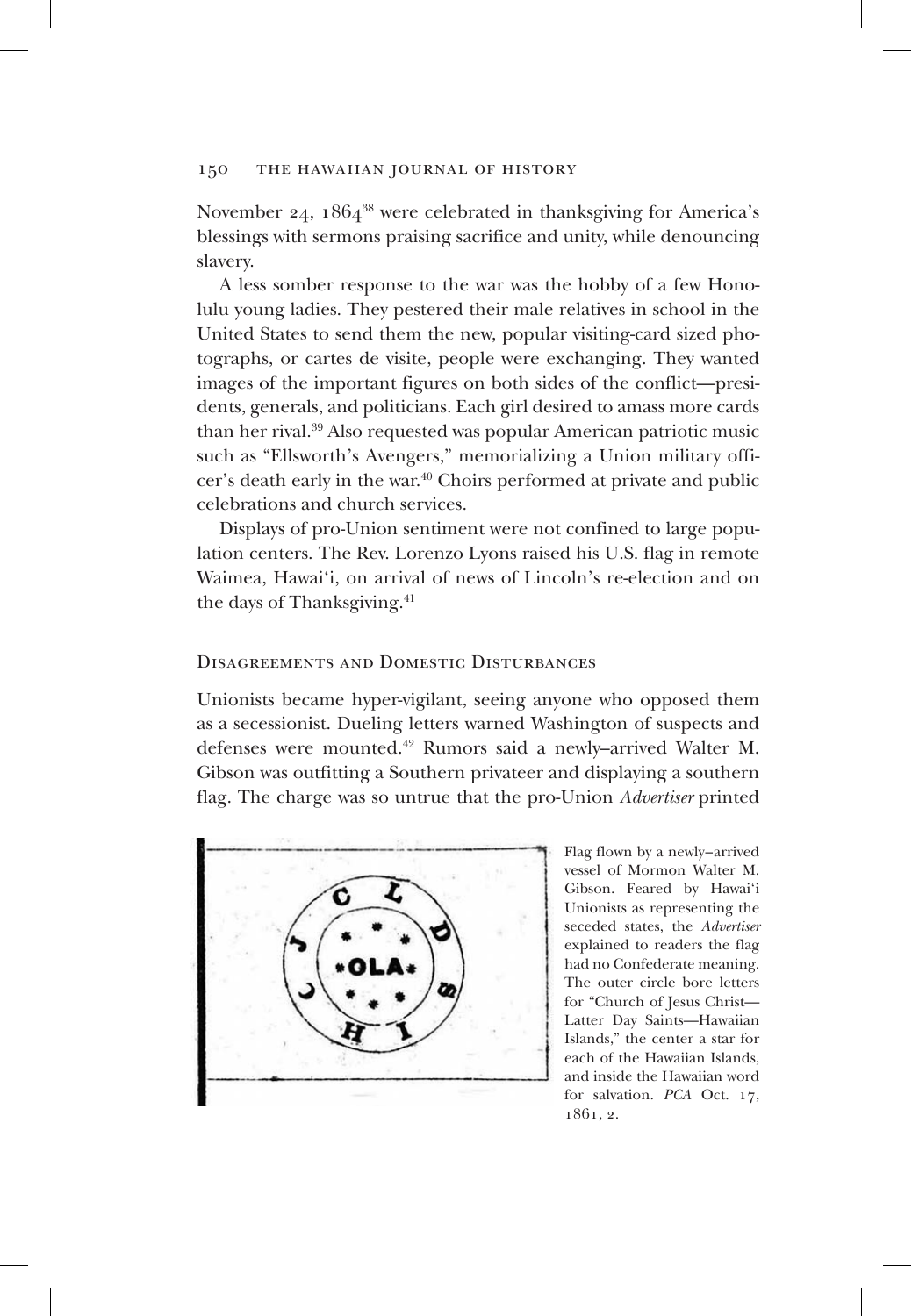a drawing of the flag noting the eight stars might be twisted by "silly bodies" to represent the seceded states. Readers were assured the flag was a Mormon flag adapted to acknowledge the eight Hawaiian  $is$ lands. $43$ 

The only member of the American consular staff who refused the oath of allegiance when requested by the Union late in 1861 was Hilo consul Thomas Miller. Miller wrote Secretary of State W. H. Seward saying although "attached to the Union" and wishing to see it preserved, he could not sign a statement that required him to act against his native state of Virginia. He resigned and asked that a replacement be named.<sup>44</sup> The transit time for mails between Hilo and Washington meant Miller was still in his position in March 1862 when he attended the mid-year examinations for a Hilo school. Among the student recitations was a choir singing the "Star Spangled Banner." Miller reportedly left the room, reinforcing for observers his status as a secessionist.45

Confederate sympathizers were present in Hawai'i, but maintained a low profile. There were no public displays of cheer or flying of flags on news of southern victories. The wife of Dr. C. Guillou reportedly displayed a Confederate flag, but only in her parlor.<sup>46</sup> In  $1861$ , when Godfrey F. Wundenberg's children created a "Secesh" flag, hoisted it over their small boat, and drifted down a Kaua'i river, Hawaiian Minister of Foreign Affairs R. C. Wyllie, advocate of Hawaiian neutrality, requested no repeat displays.47 When a visitor to Honolulu displayed a southern flag on a house verandah, a resident Union supporter managed to tear it down, eventually making U.S. national news.<sup>48</sup>

The highest profile southern sympathy event also highlighted Hawai'i unionist anger at perceived British aid and sympathy for the Confederacy. April 9, 1865, HMS *Clio* stopped in Honolulu during a world voyage.49 The purpose was to embark Queen Emma as a passenger for a visit to England. A series of insults delivered by the crew of the *Clio* to the community, especially Americans, however, overshadowed this royal event. Bad feeling in the community grew as the crew committed infractions such as robbing a Chinese restaurant.<sup>50</sup> On the evening of April 21, three midshipmen removed a wooden American eagle sign from the U.S. minister's gate and carried it aboard the *Clio*. A formal diplomatic demand brought about the eagle's return and re-installation the next day by the thieves. A *Harper's Weekly* cover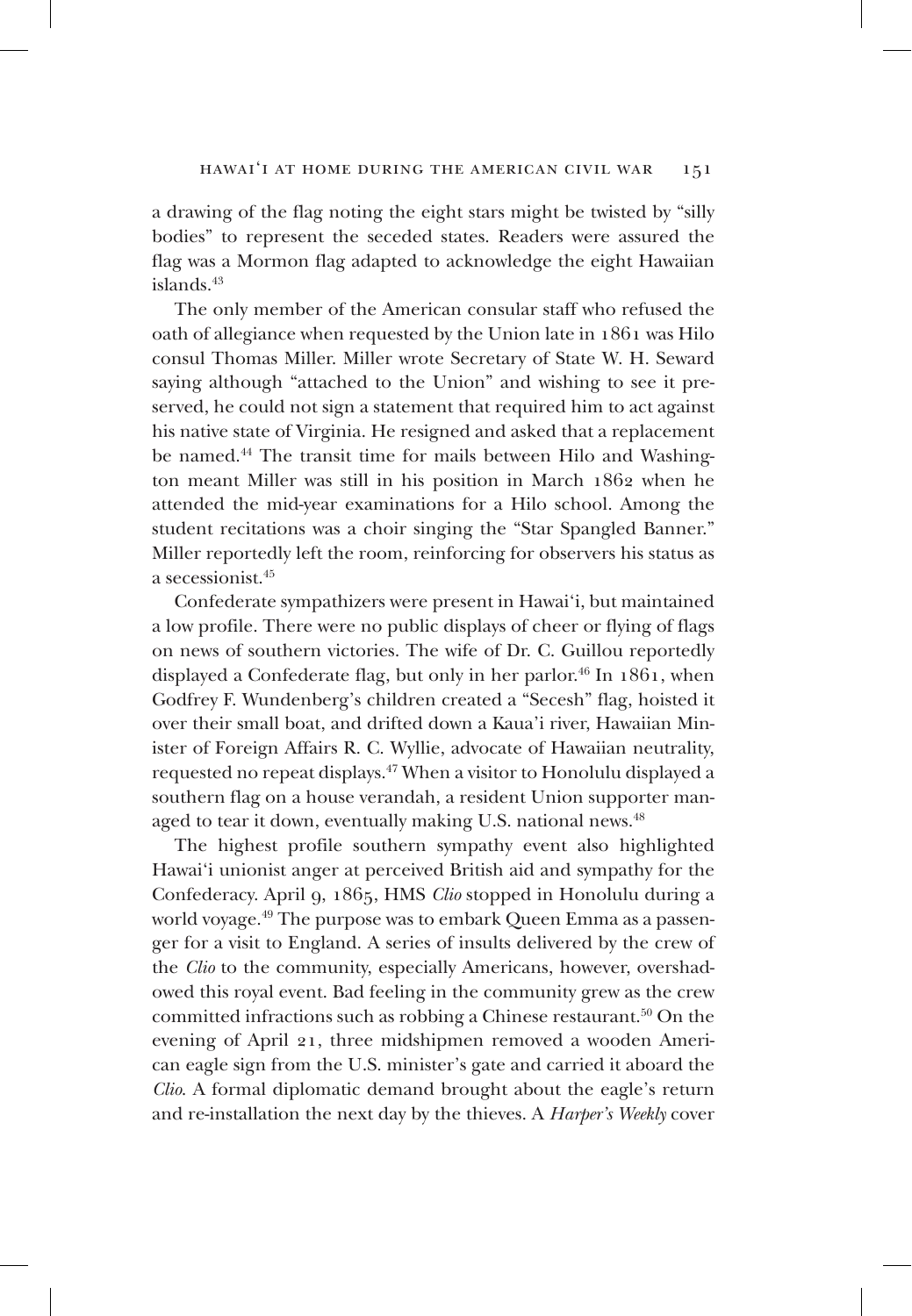story with art depicting the restoration of the eagle spread news of the incident across the United States.<sup>51</sup> Summaries were reprinted from Sacramento to New York to Paris.<sup>52</sup> The night before departure, rather than staying quietly aboard ship, the crew spent May 6, outside the U.S. minister's home loudly singing ribald songs "known only to English sailors," including "Hang Old Abe from a Sour Apple Tree" in



When *Clio* midshipmen removed an American eagle from the U.S. minister's gate in Hawai'i it was reported widely in the American news. *Harper's Weekly* (July 22, 1865) Hofstad Collection, HHS.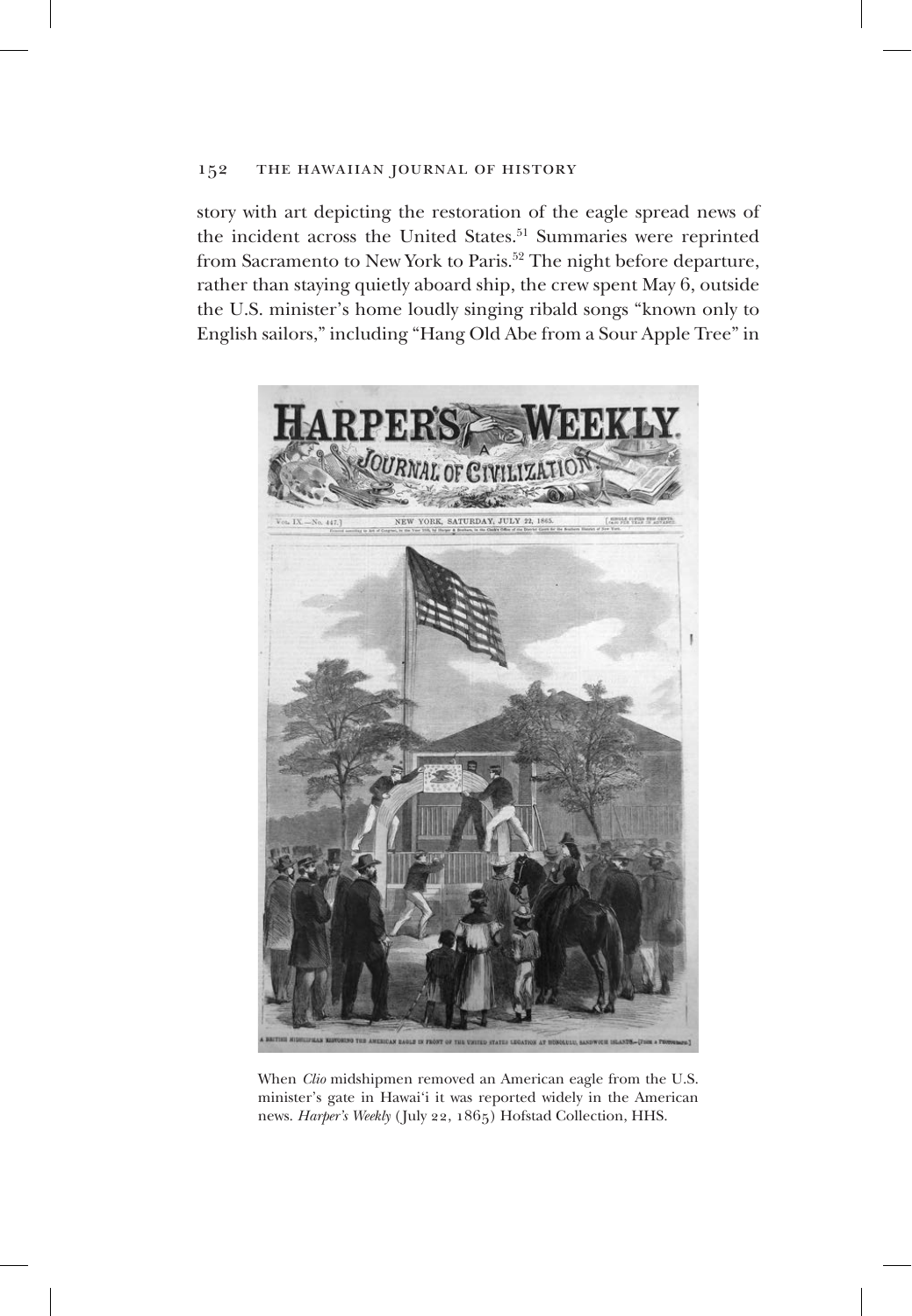parody of "Hang Jeff Davis . . . ."53 In another diplomatic breach, when word came to the *Clio* that Americans in town were considering measures to stop the singing by force, a British officer apparently landed a party of men armed with clubs, raising questions of violations of Hawaiian sovereignty.<sup>54</sup>

In 1863, after abolition advocate and *The Friend* editor the Rev. Samuel C. Damon proclaimed slavery the cause of the war,<sup>55</sup> a Southern sympathizer replied in *The Polynesian*, signing only as "K" to mask his identity. K asserted slavery was natural, part of God's plan to save souls, and declared slaves "the best cared for four millions of human beings on the face of the earth."56 The next week *The Polynesian* editorialized, attempting to find fault in both North and South.57 Damon's rejoinder in the monthly *Friend* used K's own words to end the discussion. Given slavery is such a wonderful care system, Damon asked, "If Mr. 'K' has any children, we wonder he does not place them under that best system."58

# Raising Funds and Sending Supplies

War news included coverage of the realities of wounded soldiers and prisoners-of-war in need of clothing, food, and medical care. The U.S. Sanitary Commission addressed these needs, as did the U.S. Christian Commission, which added Protestant Christian ministry to physical care of prisoners and wounded. Both *The Friend* and *Pacific Commercial Advertiser* gave wide publicity to the groups' calls for help, often directly suggesting action.59 Americans in Hawai'i organized a support committee chaired by Alexander J. Cartwright, with members Charles R. Bishop, Benjamin F. Snow, Edwin O. Hall, and Sherman Peck. The community responded with in-kind gifts and fundraising. By September 1862, Honolulu's 'American Patriotic Fund' had collected donated funds for the Sanitary Commission from several islands.<sup>60</sup> As the sums collected reached the Commission, Hawaii's donations were held up as an example to those in the United States, making news from San Francisco to Washington, D.C.<sup>61</sup> In November 1862, a request came from women in San Francisco to women in Hawai'i for bandage-making supplies: cloth strips and lint, a linen equivalent of cotton fluff. Organizing and responding to Sanitary Commission needs gave women a role in the war. Elizabeth M. Aldrich (Mrs. W.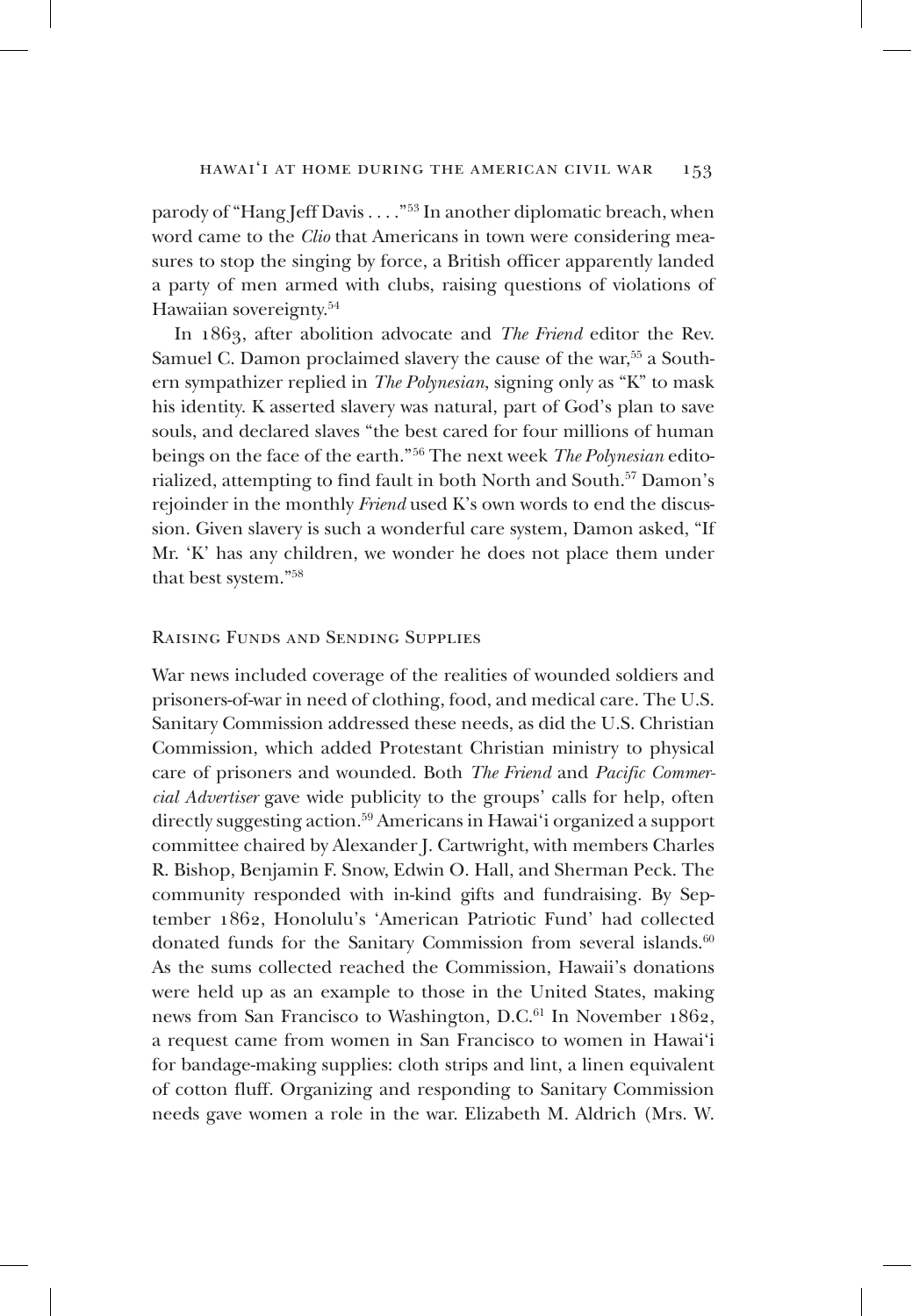A.) and Annie S. Parke (Mrs. W. C.) organized the collection of bandage material and clothing.62 Hoping a bit of Hawai'i would bring injured soldiers back to health, they added jars of guava jelly to the bundles.63 By June 1864, donations of produce were being solicited, to be shipped free of charge, sold in San Francisco, and the proceeds given to the Sanitary Commission.<sup>64</sup> Prized were molasses and sugar for their high sale value, but also solicited were tamarinds, arrow root, and more jelly.65 Maui sugar planter James Makee responded with a gift of more than 200 barrels of molasses, making news in San Francisco, reprinted as far away as Burlington, Vermont.66 The Emerson and Holt families contributed tamarinds.<sup>67</sup>

The 4th of July 1864 became the backdrop for U.S. Sanitary Commission fundraising efforts. In addition to straight solicitation of funds, the celebrations included novel giving options. H. Weld Severance auctioned donated copies of the Emancipation Proclamation and a George Washington portrait. In an apparent spontaneous action, the first buyer of the Emancipation Proclamation, William A. Aldrich, returned it for resale.<sup>68</sup> Sixteen buyers repeated his action, as did 20 for Washington's portrait.<sup>69</sup> Publication of Sanitary Commission donor names encouraged contributions and listed the U.S. state with which donors associated. A few donors, demonstrating their transfer of identity to Hawai'i, gave a Hawai'i place name rather than a U.S. state. Members of the government and royal family generally gave to charitable collections, but this undertaking was seen as political. Given Hawaii's neutrality, none chose to give to the U.S. Sanitary Commission collections.70 The exception was Privy Council member John O. Dominis (listed as Oswego, New York), who gave in 1863, before he was appointed O'ahu governor.<sup>71</sup> Between 1861 and 1865, the U.S. Sanitary Commission recorded Hawai'i donations valued at  $$17,955.51$  (nearly \$300,000 today).<sup>72</sup>

Raising funds for the U.S. Christian Commission began in earnest in October 1864 when *The Friend* stated the Rev. Damon would "receive and forward all moneys." Damon chided the Hawai'i American community "Those who do not go to the front ought to willingly contribute to the comfort of those who are brought to the rear wounded and bleeding."73 An ad hoc committee headed by Catharine M. Whitney (Mrs. Henry M.)<sup>74</sup> organized a two-day fair and sale, with displays and tableaux scenes, all requiring admission. Male family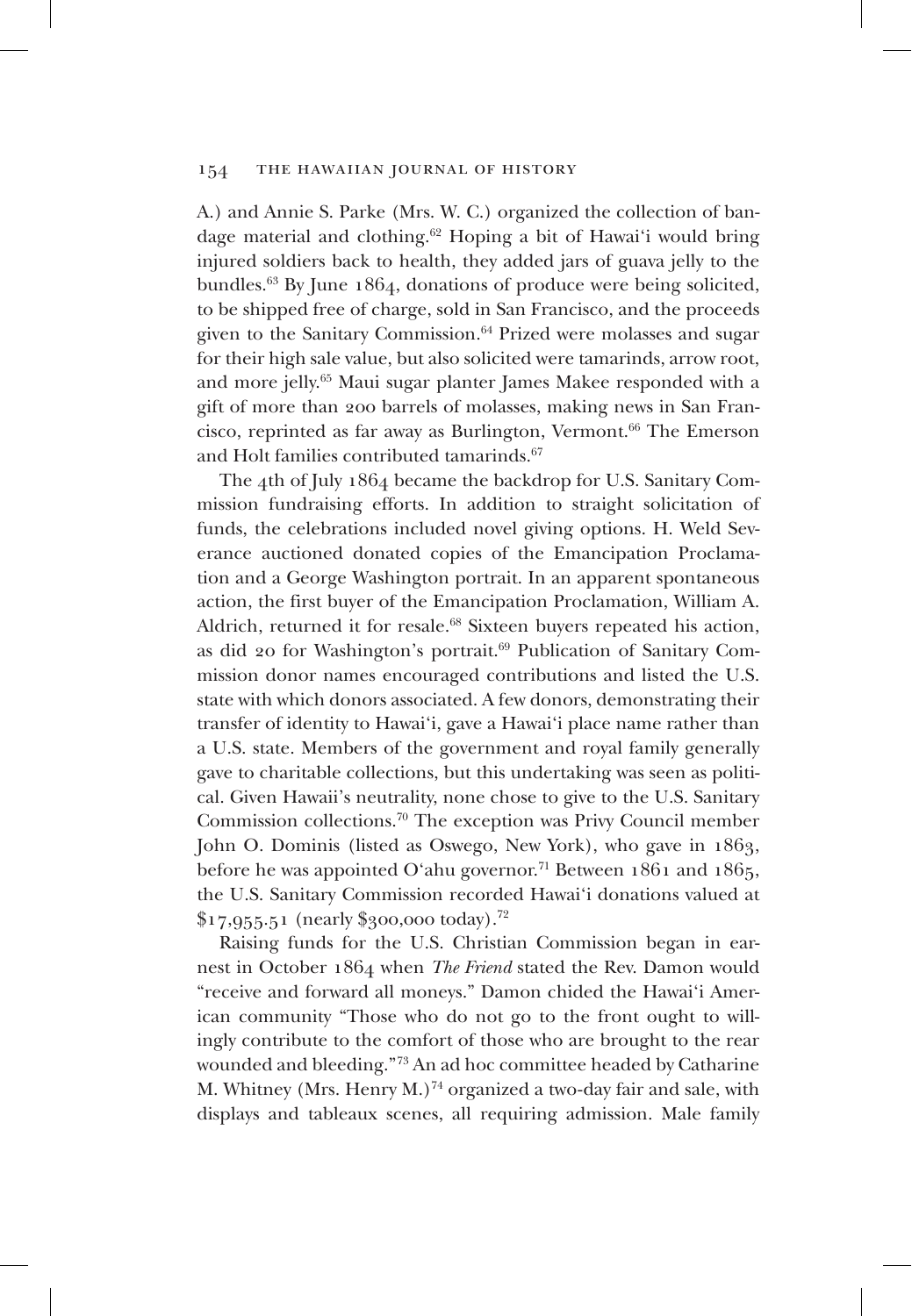### hawai'i at home during the american civil war 155

and friends became stagehands and tableaux cast members. For this worthy cause, young men and women could pose publicly in frozen scenes with titles such as "Arabian Nights" or "The Lion in Love." Art is not always well received, however, even when presented for a worthy cause. "The Mistletoe Bough" did not "carry the audience . . . a miserable failure . . . by the shout of laughter which the small boys in the front set up  $\dots$ ." "Military Scene," with imitation fire warming bivouacked soldiers, proved more successful, and "The Execution of Mary Queen of Scots" was "called the best scene of the evening." Attendance was good despite rain "in torrents and heaven's artillery" [thunder].75 Merciless fundraisers, the committee finagled a follow-up news article and display ad in the *Advertiser* reminding those who had bid on objects at the fair to pay up.76 Funds came also from Hilo, Kona, Kohala, Waimea, Makawao, 'Ulupalakua, Wailuku, Kōloa, Hanalei, and other locations. Again, Hawai'i agricultural produce increased the gift with Henry Cornwell, Waikapū, Maui, adding 25 kegs of sugar to the total.<sup>77</sup> In all, the women's efforts allowed them to send  $\frac{1}{2}5,500$ (about \$80,000 today) to the U.S. Christian Commission.78

# FOURTH OF JULY CELEBRATIONS

Honolulu already had been celebrating the Fourth of July, but it took on new meaning during the U.S. Civil War. The Fourth in Hawai'i was one of several home-country remembrances celebrated by expatriates. Germans, for example, had regular 'fatherland' festivals.79 Fourth of July was experienced as a Hawai'i party. It was treated as "a day when it was a sin to be sober" by many residents outside the Mission.80 In 1859, hapa [part] Hawaiian William P. Ragsdale shepherded the entertainment and included a "Grand Hula."81 Parties of "young couples" picnicked with poi lunches, the British community partied, and the royal family joined in the events. $82$  In 1860, there were similar celebrations with bands and luau in the Hawaiian community. The night sky was lit by rockets and a burning tower of tar barrels that surely sent a choking, sulfurous smoke across the city.<sup>83</sup> Prince Lot arranged salutes by government cannon and flags "of every hue, texture and nationality" were flying all over the city.<sup>84</sup> Celebration was not limited to Honolulu. James Makee's Maui Rose Ranch gave workers the day off and fed all.85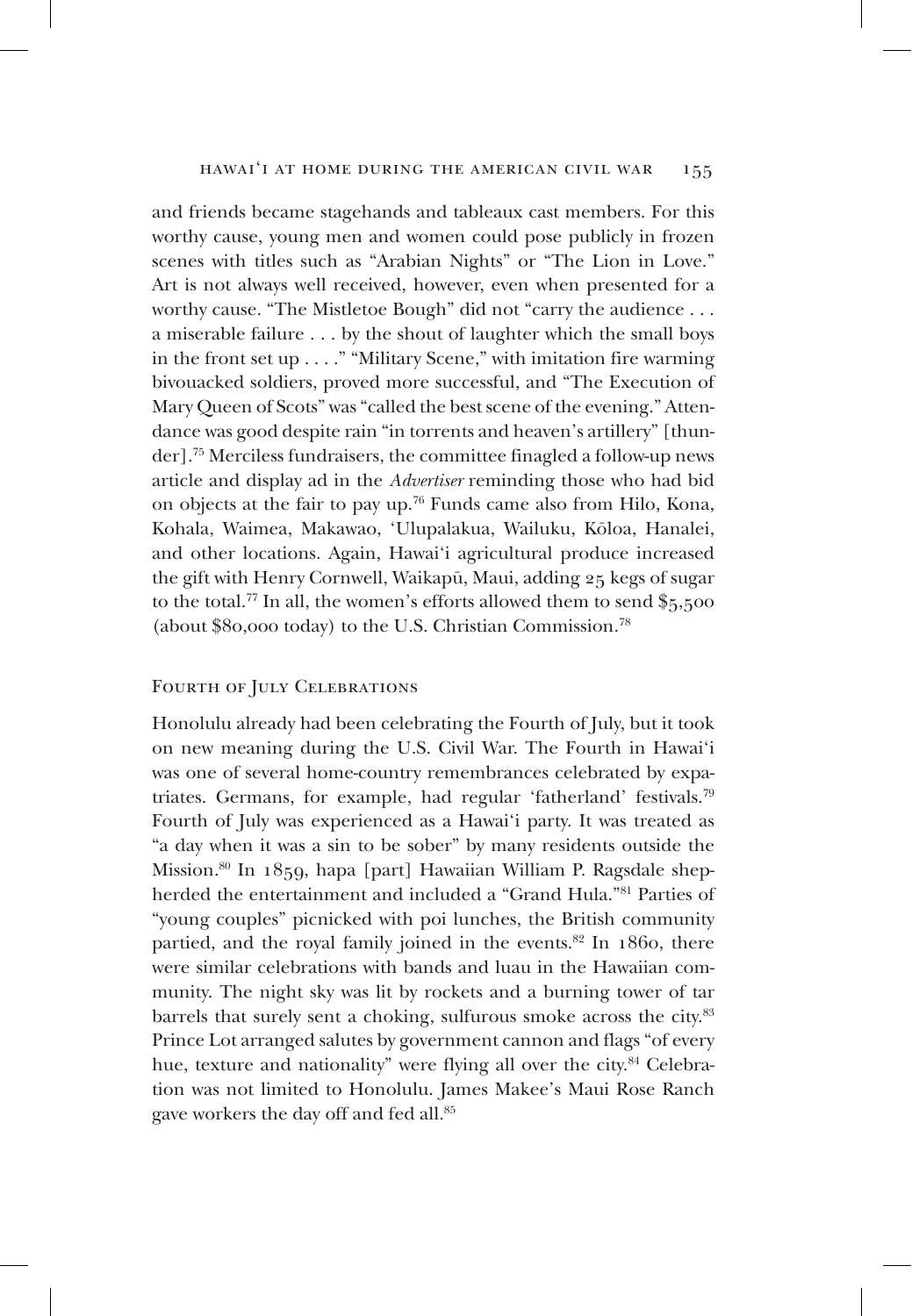During the Civil War years, the Fourth of July was decidedly pro-Union, but continued to be a multicultural party enjoyed by all. The breadth and volume of celebration outside the American expatriate community was a positive show of respect, but was not support for political attachment to America. The party, the day off, free food and entertainment surely drew the large crowds of non-Americans. In 1864, James Dowsett invited "all the mechanics of Honolulu to partake of a luau" at Moanalua, for example.<sup>86</sup> Exemplary of the day as an excuse to celebrate was the 1863 party given by baker Robert Love where the "pastries, dessert and cakes were elegant." Twenty Englishmen and 20 Hawaiians attended, "keeping 'the fourth' in true Christmas style." Similarly, at Kālia near Waikīkī, Mr. Naone hosted hundreds of Hawaiians at a luau with Hawaiian music.87 *The Polynesian* was straightforward: "As the day embodies a principle in the history of humanity, we see no reason why the rest of mankind should not make a holiday of it if they so choose."88

Planning groups varied over the years and the level of somber reflection vs. party varied accordingly. Plans in 1862 drew a rebuke from the *Advertiser*: "If this is the best celebration Americans in Honolulu can produce  $\dots$  we may as well hang down our heads  $\dots$ ."<sup>89</sup> The activities deplored included horse races on the Waikīkī plains, a greased pole climb, greased pig chase, and sack and wheelbarrow races.90 Perhaps in response, 1863 planners experimented with a somber, no frivolity day, including a picnic at Punahou as the "only gathering open to ladies and children" other than church services.<sup>91</sup> That somber experiment apparently received poor reviews, as it was not repeated in 1864. Most years the celebration was a balance of party and patriotism. It started at dawn with 13 cannon salutes followed by church services. During the day the Punchbowl battery fired 34 cannon salutes (35 after West Virginia), continuing to count the seceded states in the complement.<sup>92</sup> Honolulu's diplomatic community attended official dinners and speeches in the evening and formal dances attracted King Kamehameha IV and Queen Emma. More cannon and rockets plus evening bonfires rounded out the day. Everyone had license to set off fireworks and sellers touted torpedoes as safe for children.93 Perhaps thinking to add safety before setting off a bigger bang, the Cooke family "prayed before sending up Roman candles."94 Music by bands and choral singing was part of each year's entertain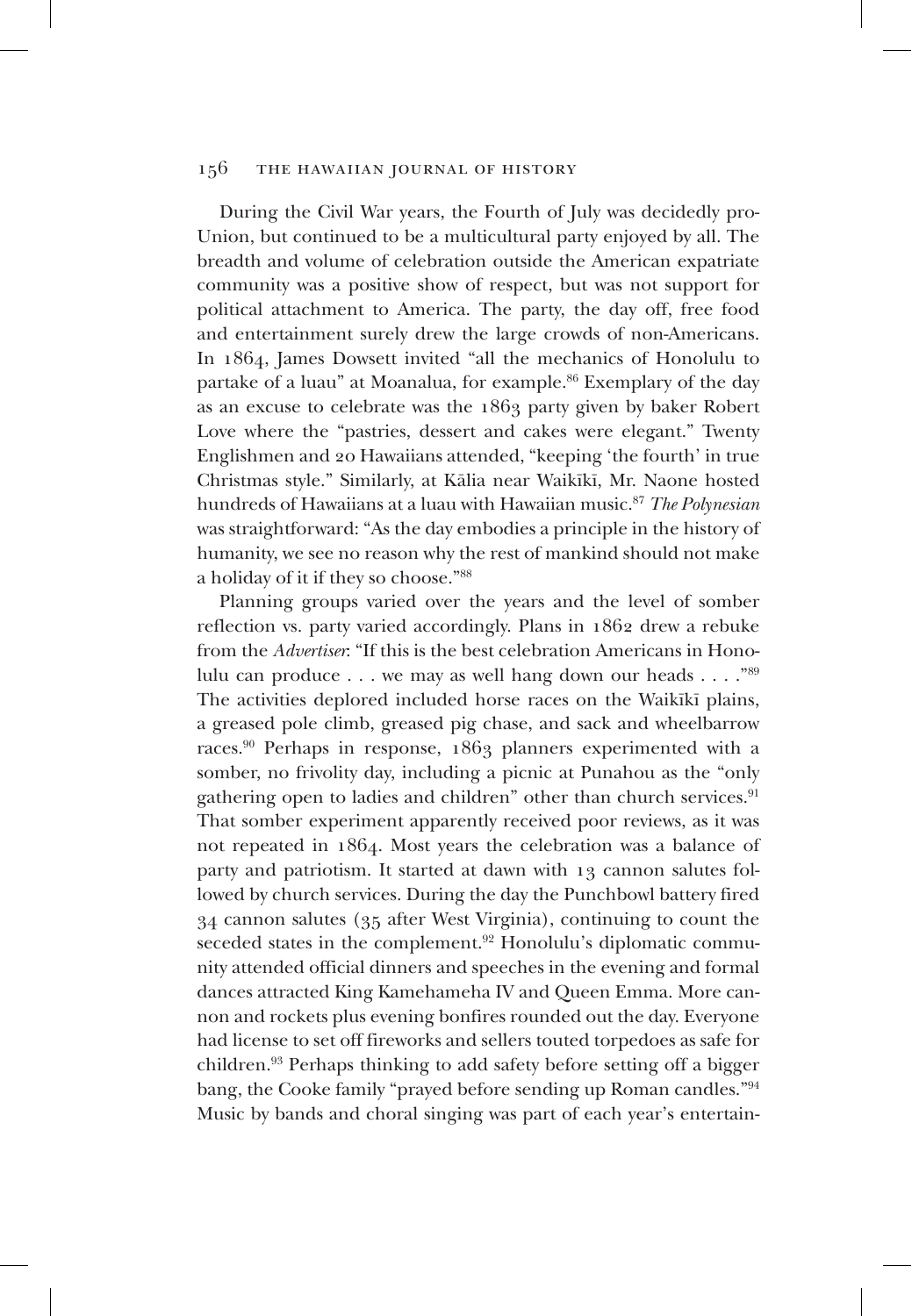ment. Official events had no liquor on the menu. Nevertheless, the pro-Union Hawaiian Brewery told customers beer was how the Glorious Fourth should be celebrated, advertising with the slogan "One Country, one People, one LAGER."95

Orations usually praised and recalled the involvement of Hawai'i people in the Union fight. A toast asked "The Hawaiian boys in the Union Army, may they be shielded from rebel bullets and bayonets. . . ."96 In 1865, three cheers went up for "the five Hawaiians who stormed Fort Fisher . . . ."97

Each year, the reading of the Declaration of Independence created a fundamental conflict for event speakers. Liberty, self-government,



The entire city was invited to celebrate the Fourth of July in Honolulu before and after the Civil War. During the war, the events tended to be more sober and mention the war's progress. *PCA* Jul. 1, 1865, 2.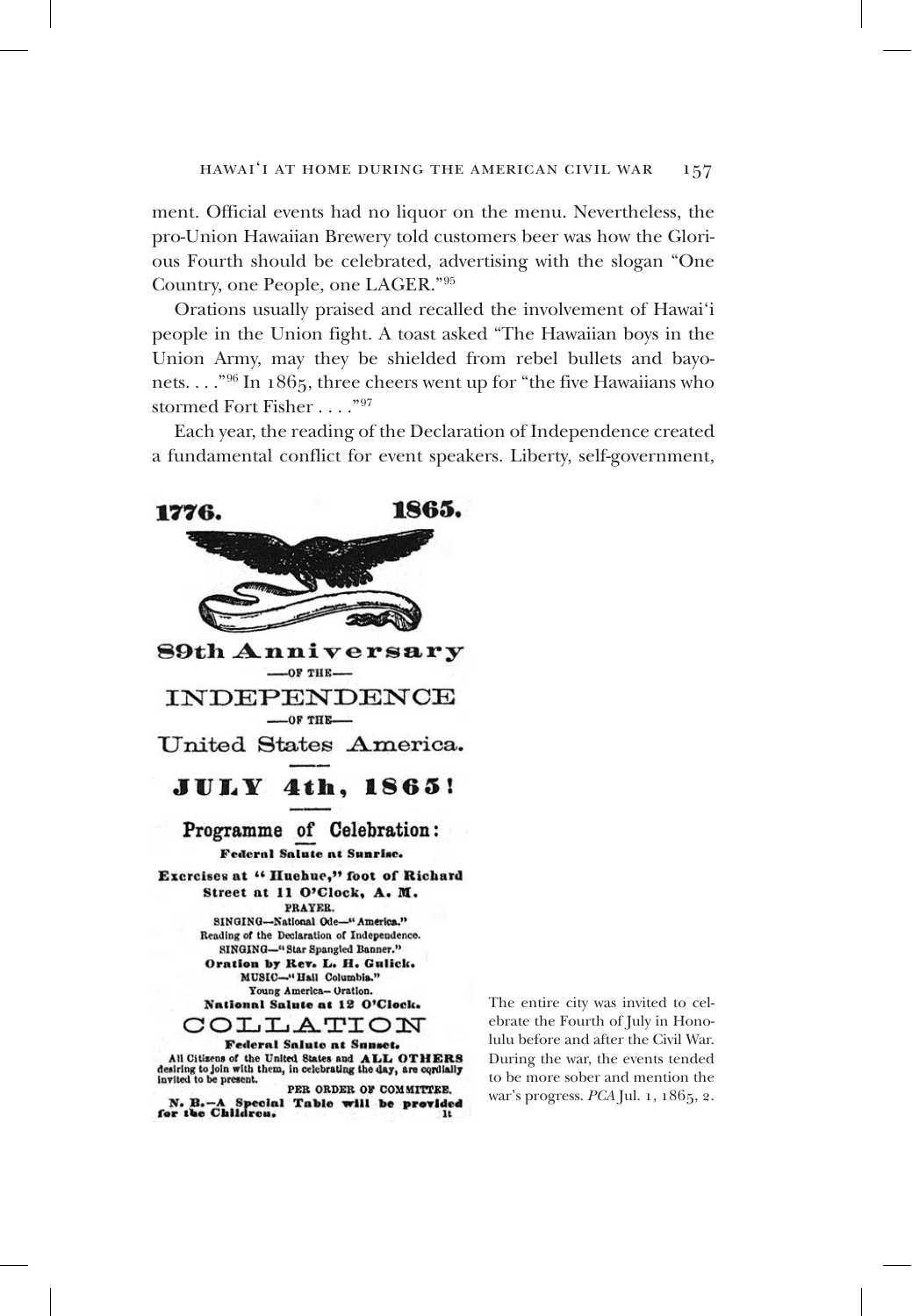

Although official Fourth of July programs in Hawai'i were always alcohol-free, unofficial events considered it an essential ingredient. *PCA* Jul. 1, 1865, 2.

and a republic were being memorialized and praised in a monarchy. Speakers assured the king that American residents "would be among the first to frown upon any attempt to dismember this  $\dots$  kingdom."<sup>98</sup> Reassuring messages to the king and his advisers came as Hawaiian and American flags decorated dinner tents in pairs, as sober toasts in honor of the king followed those for President Lincoln, and playing "God Save the King" followed "Hail Columbia." The speakers, however, did not praise monarchies. Rather they found Hawaiians lacking:

To insure the success of a Republican form of government there must be a general intelligence diffused among the people, and the masses must be educated . . . we would all deplore the existence of a Republican form of government for the islands. They are not fit for it  $\dots$ . <sup>99</sup>

The speakers agreed with Kamehameha V, who promulgated a new constitution August 20, 1864, withdrawing universal suffrage from the Hawaiian population, substituting a property qualification.

LINCOLN'S DEATH

Hawai'i mourned the news of Lincoln's assassination. Although President Lincoln was shot April 14, 1865, news did not reach Honolulu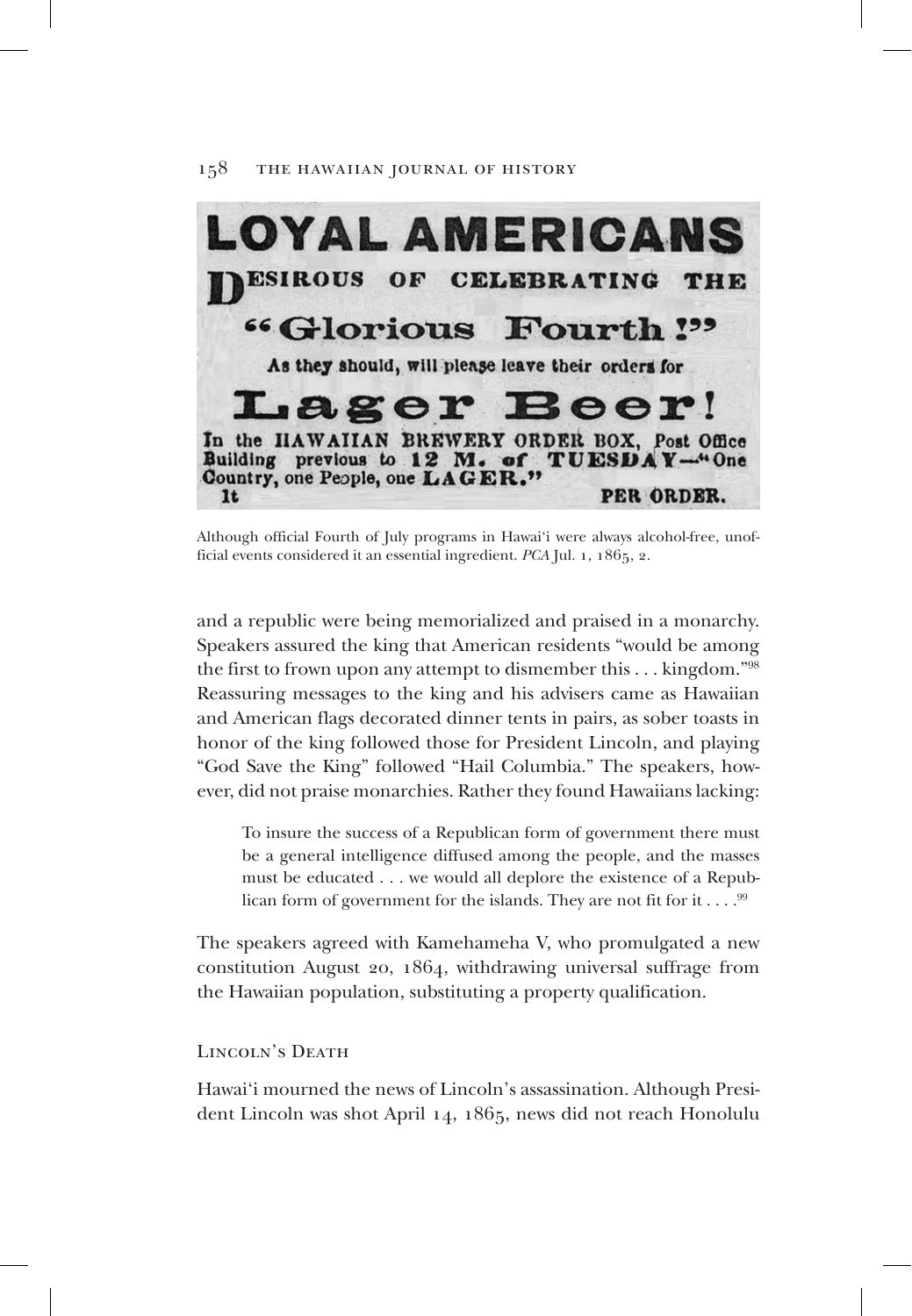### hawai'i at home during the american civil war 159

until San Francisco newspapers and passengers arrived sixteen days later. Perhaps the blow was harder following recent positive American war news of Confederate General Robert E. Lee's surrender to Union General U. S. Grant.100 May 8, 1865, when the American-flagged bark *D. C. Murray* entered the harbor, flags at half-mast, word spread quickly to expect grave news. A small boat coming ashore with the mail and foreign newspapers was hailed before it could reach the pier. The boat's crew called out the shocking news of President Lincoln's assassination. Incoming U.S. newspapers sold out quickly and the city shut down as stunned residents closed businesses. The community responded without regard to nationality. Southern sympathizers wisely hid their feelings with "one or two miserable exceptions, which met with a quick, forcible rebuke."101 Quickly, the Hawaiian government ordered its offices closed, flags lowered, and officials to wear crepe in formal mourning for 14 days. The American consul's and minister's offices received a stream of condolences. May 9 church services consoled the Protestant, Episcopalian, and Catholic communities. American Minister James McBride opened the official memorial at the Fort Street Church. E. H. Allen, chief justice of the Hawaiian Supreme Court, and the Rev. E. Corwin, pastor of the church, delivered speeches of praise, mourning, and hope. Hymns and prayers of sorrow and support preceded the event-closing statement by the Rev. Samuel C. Damon. Representatives of other foreign governments attended, as did the Hawaiian ministers of finance and interior, and the governors of O'ahu and Maui.<sup>102</sup> Common threads in news coverage and speeches noted that this terrible act must fit into God's plan, that slavery caused this tragedy and the war, and now there could be no leniency to traitors.103

Due to the Honolulu weekly papers' schedules, the first published information on the assassination and events was in Hawaiian. *Ka Nupepa Kuokoa* printed the May 11 issue with all columns edged in black as did the May 13 *Advertiser* and the June *Friend*. As interisland travelers spread the news, responses followed. American residents of Wai'ōhinu, Ka'ū, sent a formal resolution of mourning, vowing to wear crepe for 30 days.104 Members of the Hawaiian Protestant church at Waine'e, Maui, long supporters of abolitionist causes, transmitted a resolution of sympathy to Mrs. Lincoln as the newest war widow.<sup>105</sup> A committee drew up a resolution recorded by secretary D. Kahaule-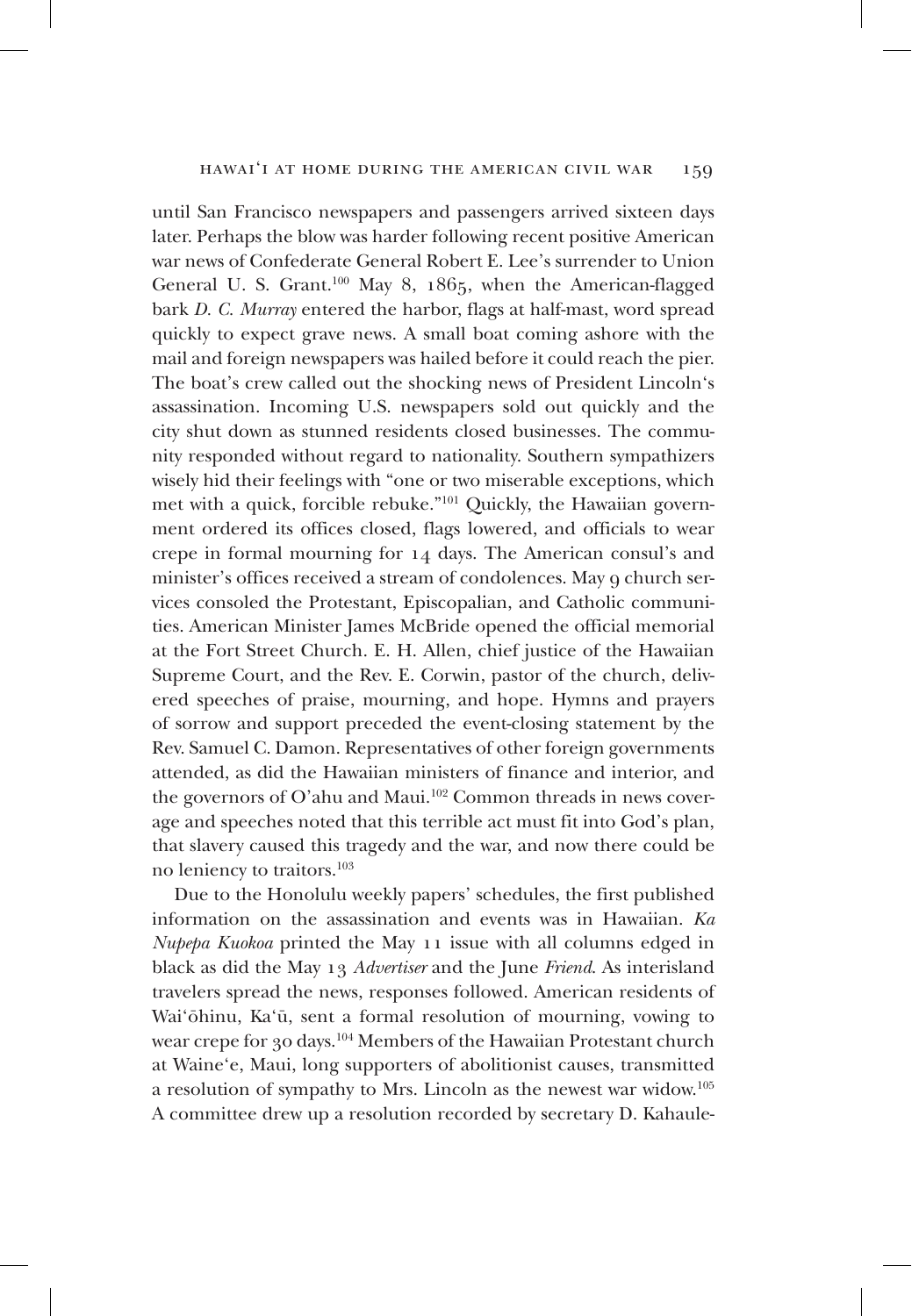lio. Given to the U.S. consul in Lahaina, forwarded to Honolulu's American minister, it was transmitted, as requested, to secretary of state W. H. Seward in Washington, D.C.<sup>106</sup> On June 1, 1865, Honolulu joined in the day of Humiliation and Prayer called by U. S. President Andrew Johnson. Services were at 11 a.m. at the Bethel Church under the Rev. Damon, and at Fort Street Church that evening with a sermon by the Rev. Henry H. Parker, pastor of Kawaiaha'o Church.<sup>107</sup>

## LETTERS HOME AND THE DUTY TO SERVE?

The majority of those from Hawai'i who performed military service in the American Civil War were Native Hawaiians. Their reasons for joining were likely as varied as the reasons American citizens were enlisting.108 Economic motivations may have been stronger among sailors, many of whom served in the Union Navy. Before the war, they had been civilian sailors on American commercial vessels, now turned to military purposes.

Americans and their descendants in Hawai'i had to decide if it was their duty to return to volunteer for service, Union or Confederate, or focus on their home in the Kingdom of Hawai'i. A few decided it their duty to return and take part in the war. Having left the U.S. Navy in 1852 for a quiet life on Kaua'i, William Reynolds returned to naval service on hearing of the war.<sup>109</sup> His original purpose was defending the Union, not eliminating slavery. After witnessing slavery's reality in South Carolina, he was reported "an out-and-out Abolitionist."110 The members of the Protestant mission who had stayed in the islands after the American Board of Commissioners for Foreign Missions reduced support were generally too old for military service. Their children were Hawai'i citizens raised with pride in their American ancestry. Did the parents intend for their children to be citizens of America or Hawai'i? At what price? Were they so committed to the Union or to their abolitionist beliefs that they would offer their children for military duty? Missionary Cochran Forbes, then in Kendallville, Indiana, with three sons enlisted, William, Joseph, and Theodore, wrote his children it was "all right." Their service was "for our union for the liberties God gave our Fathers 70 years ago." His wife, he admitted, is "almost sick over it . . . finds it hard to reconcile . . . cries bitter tears."111 A high price would be paid. Joseph was killed by a sniper May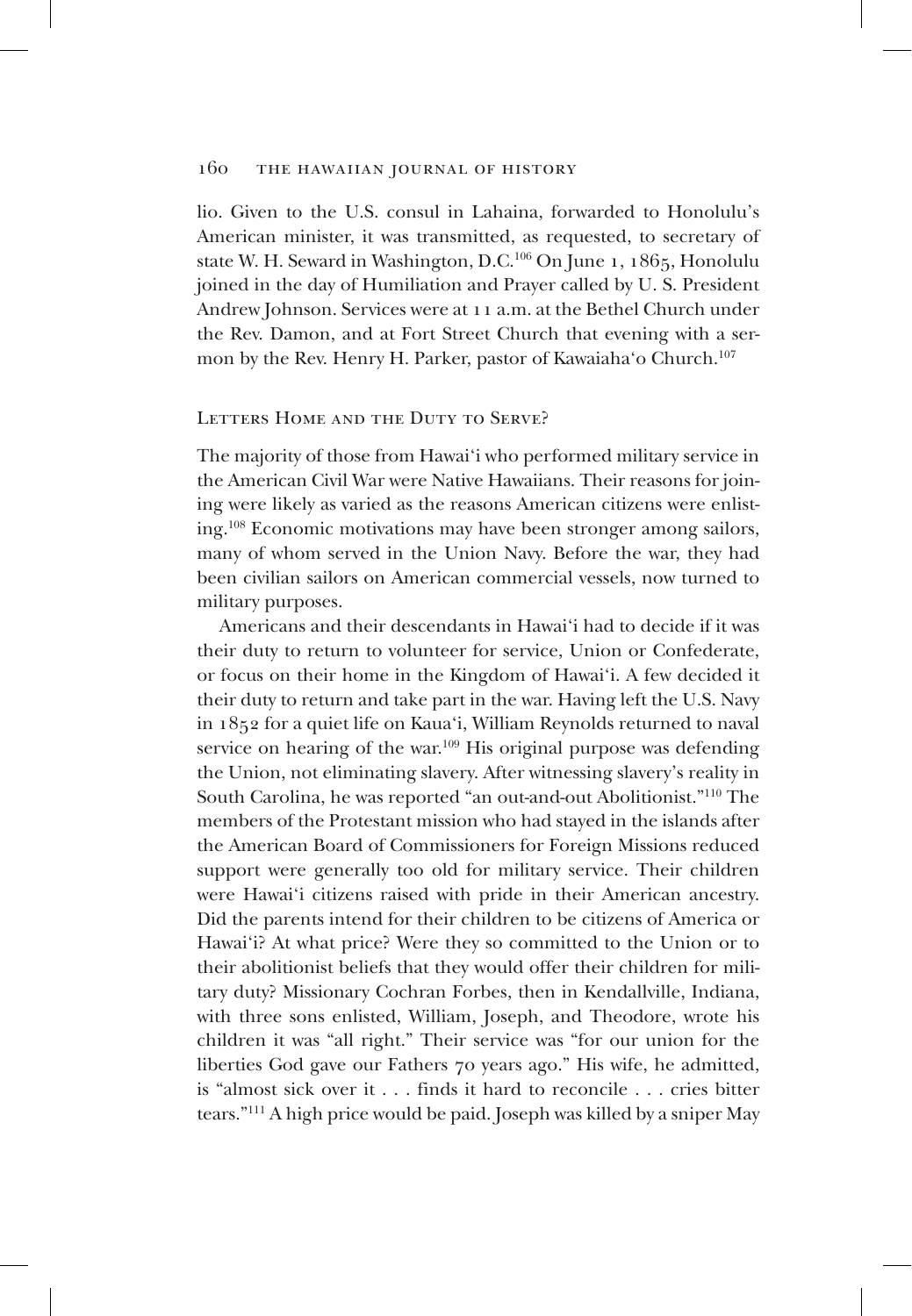31, 1864, at the Battle of New Hope Church, Georgia. At great effort, brother William was able to retrieve the body and return Joseph to his parents for burial in Indiana, where friends quietly paid the bills for the funeral and burial.112 A grieving Mrs. Forbes was still saving to put a tombstone on her son's grave years later.<sup>113</sup>

Many Hawai'i sons were in college in the United States on Hawaiian passports. Others had been taken to the United States when their missionary parents returned after finishing or resigning their work in Hawai'i. In Hawai'i, contemporaries of these young men saw them as "mission children" or cousins, despite being out of the Kingdom. As young men saw classmates leave school and volunteer, pressure grew to act. Twenty-one men with Punahou School backgrounds eventually served in some capacity—Army, Medical Corps, chaplin, Sanitary Commission volunteer. None of them left Hawai'i to go directly into the war. Most joined after graduation from college as, for example, did Samuel Chapman Armstrong in 1862 after graduating from Williams College.114 William F. Snow, Harvard graduate and Andover ministry student, joined the Massachusetts Infantry in September 1862, progressing from private to elected chaplain, ordained October 6, 1862. 115 By February 1863, he would write from the Fifth Regiment's camp at New Berne, North Carolina, to Albert F. Judd, still in school. He began by relating what he had seen of slavery, its effects on both the enslaved and enslavers and the intelligence of the runaways. Snow then noted that although he entered the war to preserve the Union. "I never was an abolitionist until I came out here, but I now am."116

For Samuel L. Conde, the war was a fight between "Liberty & Bondage." Having raised a company of men in Chittenango, New York, in May 1861, he was about to go to war, writing, "I must not enjoy the blessings [of the United States] and shun the dangers. . . . I believe it my duty as a Christian and a Republican to go."117 For Nathaniel B. Emerson it was a decision that grew. In September 1862 he was "waiting for . . . full conviction of duty." Emerson did enlist as the country needed an army of men "of the right sort brave, Christian men,"<sup>118</sup> and by November 9 word had reached Honolulu.<sup>119</sup>

"Cousin" designation extended to those the mission children considered part of their extended family, such as the Pitmans. Private Henry Hoolulu (Timothy) Pitman was the son of high chiefess Kino'ole o Liliha Pitman of Hilo and a Massachusetts businessman,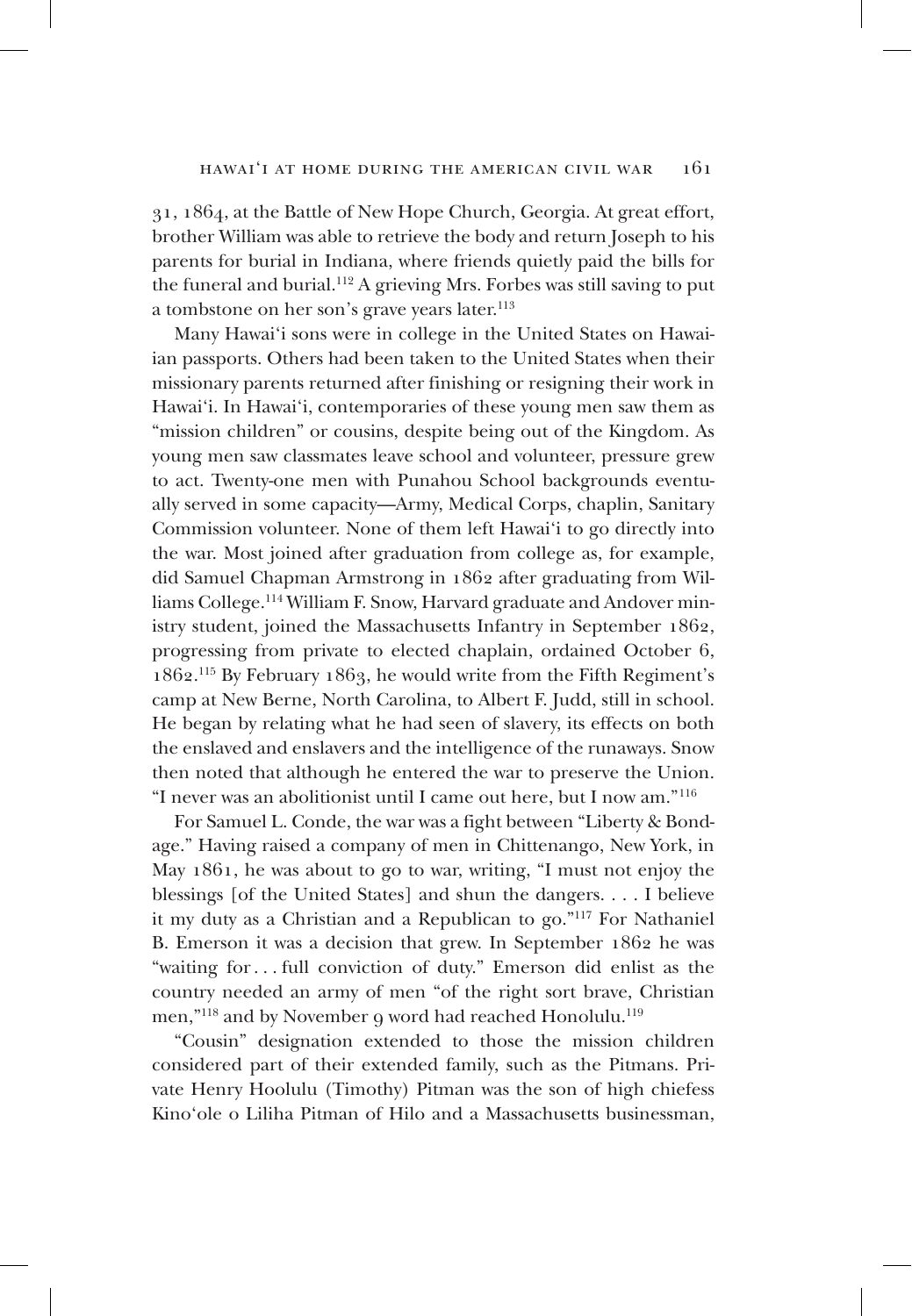Benjamin Pitman, who had resettled his family back in Boston after the death of Kino'ole. Henry Pitman enlisted,<sup>120</sup> but may not have told his family in advance. His enlistment was reported in Hawai'i mission circles as "Henry Pitman has run away from home and gone [to war]."<sup>121</sup> A member of the 22nd Massachusetts Infantry, he was captured, paroled, and died of a camp fever at Camp Parole, Annapolis, Maryland, February 27, 1863.<sup>122</sup>

Although committed to abolition, in 1862 Abner Wilcox wrote from Waioli, Kaua'i, to his sons George and Albert in school in the United States that he hoped "neither of you will enlist." He feared that after all the blood, the North "will not most fully offer freedom to all the slaves."123 Indeed the question of eliminating slavery and giving full rights to former slaves and their descendents would be a battle fought, in some ways, for another century.

From some parents the message to their sons was clear: Stay committed to Hawai'i nei. This is your home. We have plans for you to continue our work. In the pages of the *Maile Wreath,* the newsletter written and read by the missionary cousins in Hawai'i*,* the second generation debated among themselves if indeed they wished to go in the paths their parents had chosen. If they saw themselves "as a hereditary class," were they actually frustrating the goals their parents originally had? Were they obliged to continue the mission? Did they have a choice?124 Albert Francis Judd, at Yale University in 1861, was tasked by father Gerrit P. Judd to choose an advanced degree that would fit him for 'usefulness' in Hawai'i.<sup>125</sup> Frank, as family knew him, enrolled in Harvard Law School in 1862, graduated in 1864, and returned to Hawai'i. It might not have been. In April 1861, Judd noted the federal call for troops, followed the war news carefully, observed troops departing, and visited American Revolution historical sites. In May, the Yale students organized a company to practice infantry drilling and Frank participated. At church services he heard "a rousing war sermon" and sang "America." More drilling, more war sermons, and then letters home.126 Father Judd sent an immediate, hand-carried response in hopes it would reach his son faster. That response included ironic humor, reason, and most strongly the message that God had another plan for Frank.127 Father, mother, and sisters reiterated this theme in their letters for years. His mother allowed if the Southerners got as far as New Haven (Yale), he could fight back.<sup>128</sup> The consistent message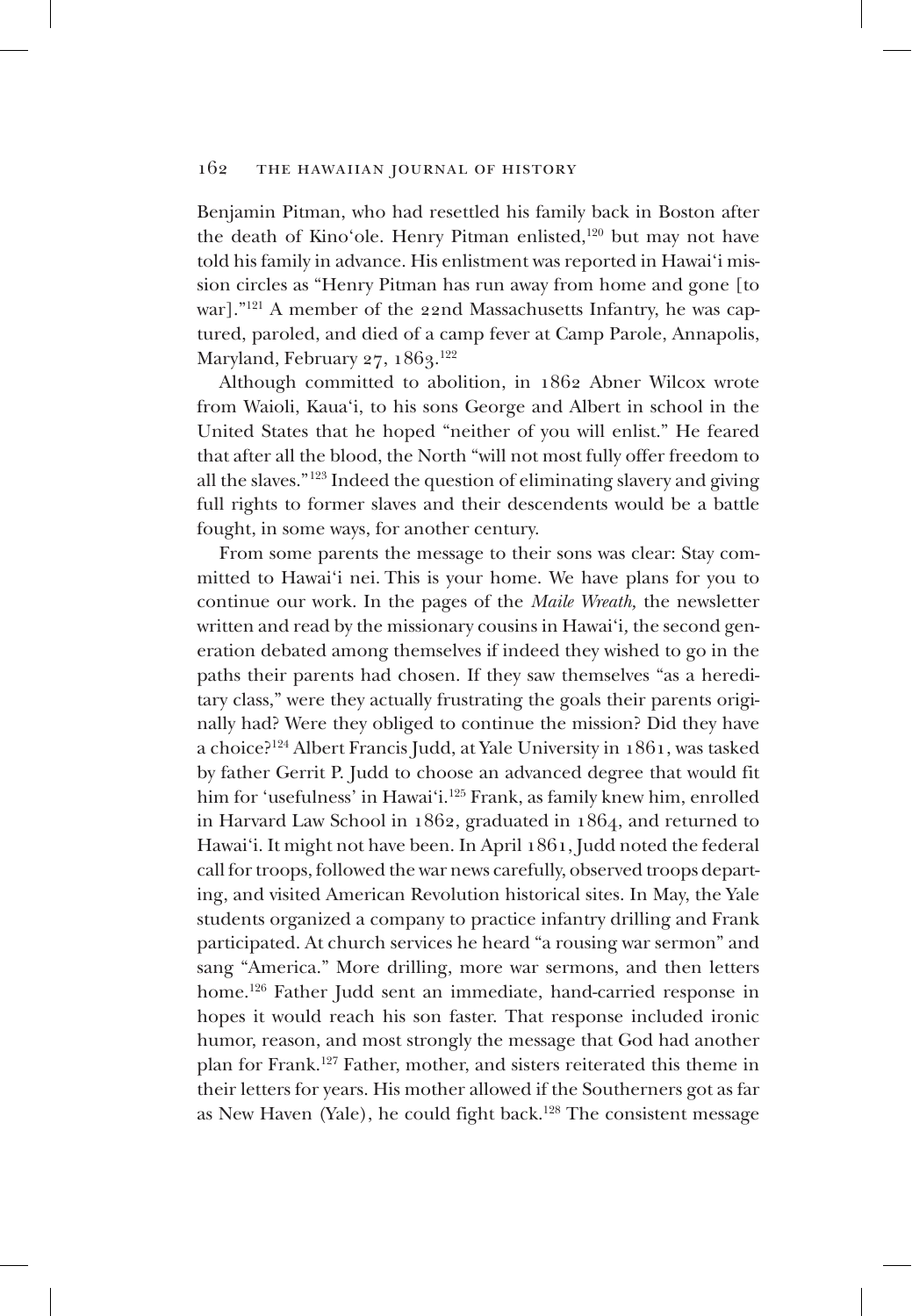was that, in America, "You have no fireside or home in that country to protect. Your home is here."129 Frank continued an internal debate, discussing his citizenship with a law professor, $130$  feeling attached to both America and Hawai'i, $131$  but admitting to relief when, as a foreigner, his name was not on the draft lists in  $1863$ .<sup>132</sup> One source of continuing conflict was surely that many of the letters telling him he must not enlist included praise for his peers who *had* enlisted: "I am glad Sam Armstrong has enlisted, the more brave men, the better."133

Another source of conflict was to be *in* America, but not able to affect the events around you. Joseph P. Cooke, after a personal debate over the consequences, decided to register to vote, an action then legally open to him despite his lack of citizenship. He felt it his duty to help elect a Republican governor in Connecticut and defeat the Copperheads, southern–sympathizing northerners. Voting made him liable to the draft, as he well knew in warning those he informed not to write his mother and scare her.<sup>134</sup>

Even those in Hawai'i felt the need to go. Sanford B. Dole, enrolled at O'ahu College in 1864, wrote letters to his parents that elicited worried replies. He suggested it was his duty to volunteer. His parents' replies parallel the concerns and advice of the Judds. They believed the imagined romance of service stimulated his interest. "There is not much romance in freezing to death. . ." Why did he not talk with them when he was home on Kaua'i? Nathaniel Emerson did not think of the hurt to his family when he enlisted. 135 Your duty is here to take the place of the aging mission cohort. There are sufficient soldiers; our American relatives are serving.136 He should study the Hawaiian language and begin writing sermons.<sup>137</sup> The tension was clear, some descendants served, others did not, but there was much concern back home for the Hawai'i sons who did.

## Business and War

On a macro level, Hawaii's main industry shifted from the whaling trade to sugar plantations.<sup>138</sup> In the short term, on the Hawaiian home front, business and markets were affected. Business suffered as fear of Confederate raiders reduced ship traffic and travel soon after the war's start. Just as in World War I and II, merchants began marketing to consumers using the war as an advertising hook. Advertisements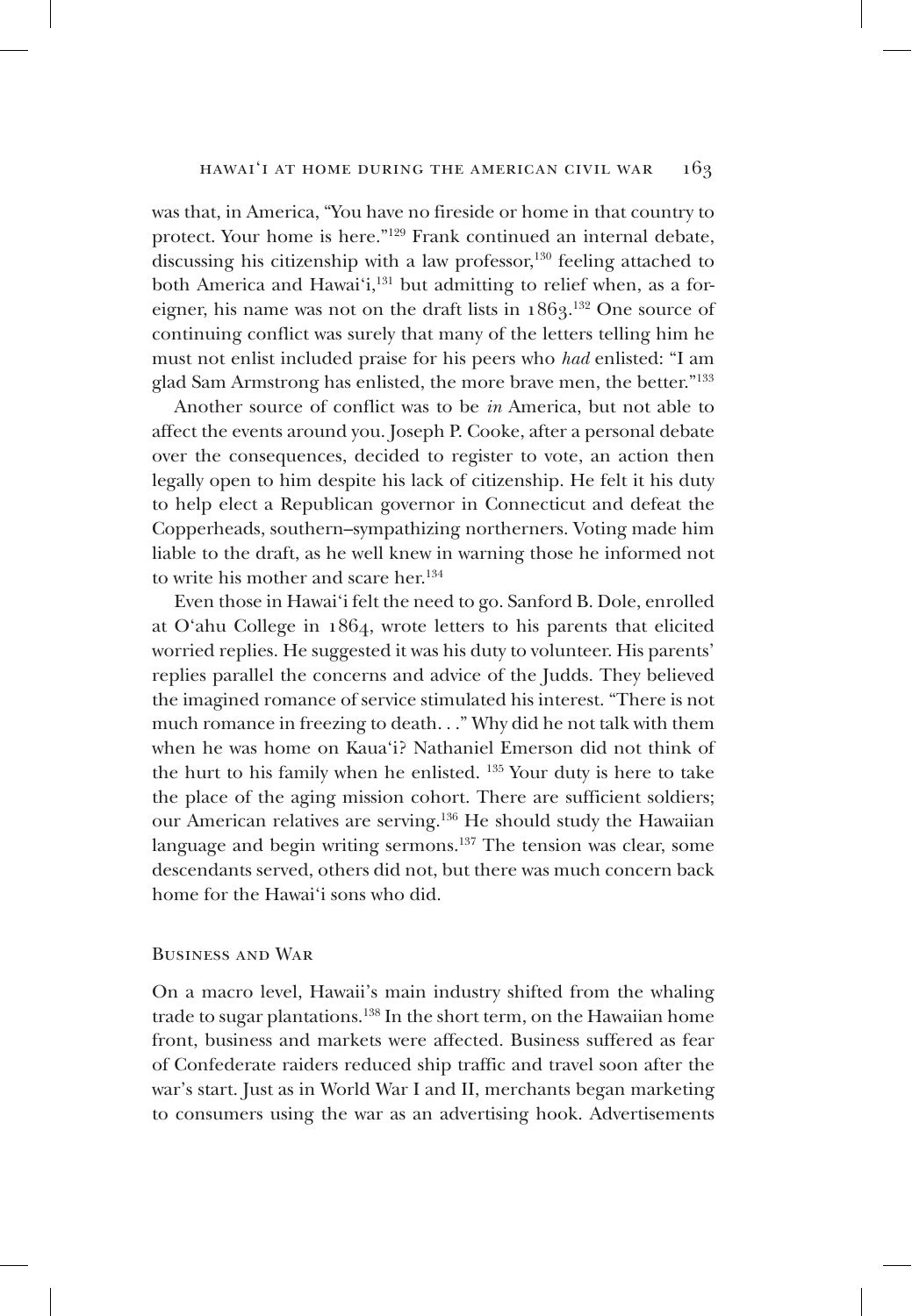for tobacco from the South<sup>139</sup> and maps to help readers follow the news140 were "From the seat of war." Union sympathizers could display their support by wearing a Union necktie or writing on Union theme paper and envelopes.141 Patriotism was not cheap. Each sheet of paper or envelope cost today's equivalent of \$1.25. Fireworks to celebrate positive Union news extended the selling of this formerly seasonal product throughout the year. The new Hawaiian Mission Children's group linked a membership fee discount to the "war in America."142 To attract reader attention, the advertisement of the annual meeting of the German athletic group Turn Verein was headed "War! War! and Rumors of War!. . .we are at peace with all. . ."143

## LEGACY

There was also a legacy of the war on the home front. In the years following the American Civil War, a man's service would be part of his life story, his bona fides, his proof of patriotism. When Americans in Hawai'i wanted to prove their record of contribution, Civil War service and donations to care for soldiers would be recalled. In late 1883 and early 1884, as anti-Reciprocity Treaty forces in the United States sought to "disparage the character of American residents' in Hawai'i, an article appeared recounting the islands" contribution to the Civil War.144 In 1917, when The Great War called upon Hawai'i to serve, *The Friend* reminded readers of that prior service as inspiration.<sup>145</sup> When Hawai'i was threatened with loss of self-government after the sensational Massie case publicity portrayed the islands as un-American, U.S. district court official Olaf Oswald countered with articles showing a long Hawai'i-America beneficial association, including Hawai'i residents' service in the armed forces in the Civil War.146 A chapter of the Grand Army of the Republic was formed in Hawai'i in 1882 and membership would be, with few exceptions, men who came to Hawai'i after the war.147 Native Hawaiian veterans do not seem to have been members. The military and civilian contribution of those from Hawai'i was largely forgotten until 2010 when members of an ad hoc community committee placed a plaque at the National Cemetery of the Pacific commemorating the sons of Hawai'i who served in the American Civil War. This generated new interest in Hawaii's role in the Civil War coinciding with the sesquicentennial of the great conflict.<sup>148</sup>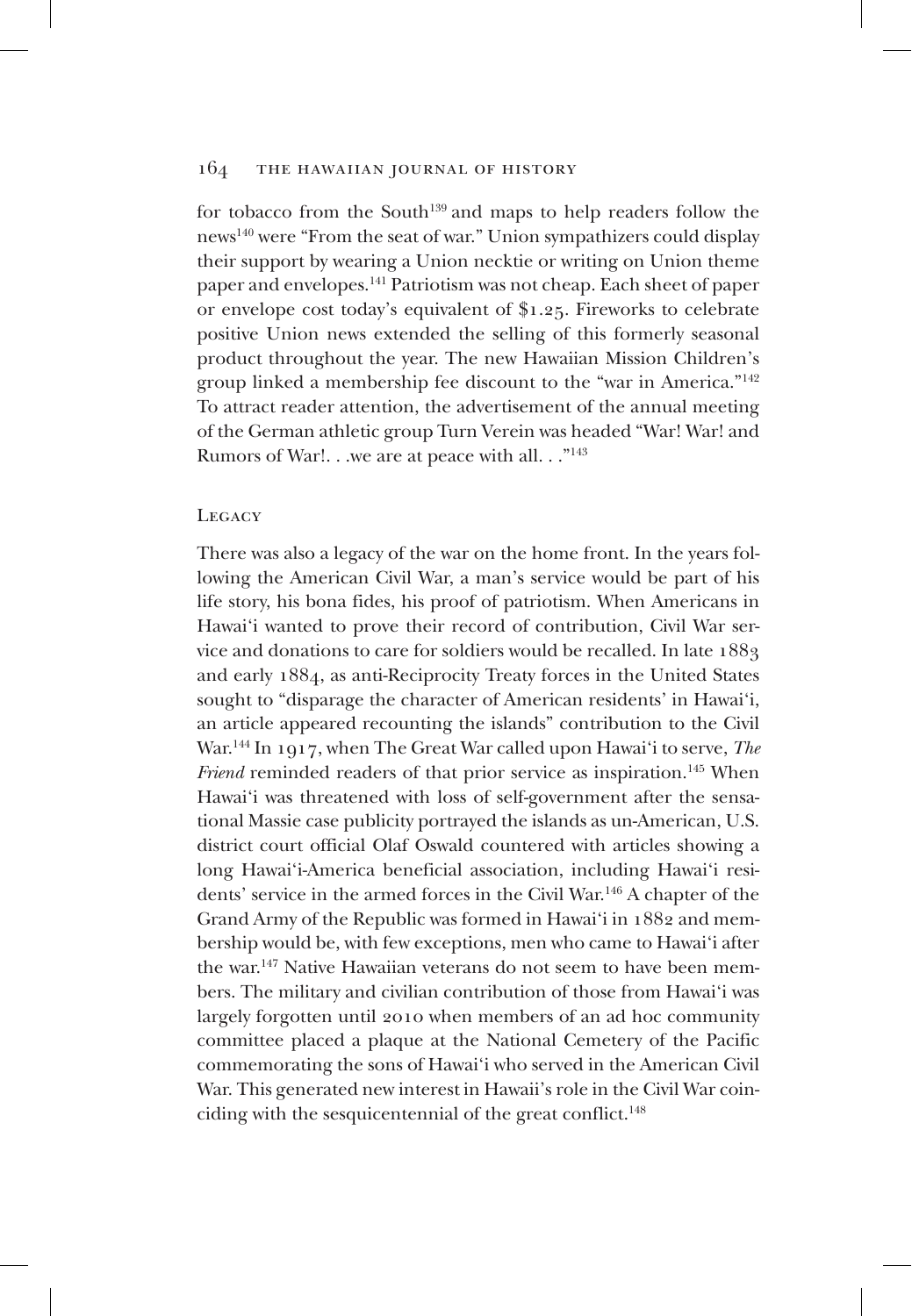The people of Hawai'i experienced many of the same feelings and took part in many of the same activities as their American counterparts during the U.S. Civil War. News of the war was followed closely and even took the form of entertainment. Letters from loved ones on the front arrived regularly. People debated freedom and slavery, union and liberty. People donated money and goods, and offered their sons to the cause in which they believed. They celebrated the end of the war and mourned Lincoln's death. They saw their economy altered by the war in the short term and the long term. Lastly, when their veterans came home, they were remembered for a while, even received pensions from the United States,<sup>149</sup> but their service was eventually forgotten.

### **NOTES**

- <sup>1</sup> Justin Vance and Anita Manning, "The Effects of the American Civil War on Hawai'i and the Pacific World," *World History Connected,* Oct. 2012, http:// worldhistoryconnected.press.illinois.edu/9.3/vance.html 2
- <sup>2</sup> "Completion of the Telegraph," *P*, 16 November 1861, 2.
- <sup>3</sup> "Extract of a letter from Col. Armstrong," *F*, Apr 1, 1865, 30.
- <sup>4</sup> "Communications," Maile Wreath, Feb 1865, 27, HMCS.
- 5 *Maile Wreath*, May 1865, 9-12, HMCS.
- 6 J. P. Cooke, n.d., Judd Collection, MS Group 70, 90.4.22, BPBM.
- 7 J. P. Cooke, n.d., Judd Collection, MS Group 70, 48.19.31, BPBM.
- 8 L. F. Judd to A. F. Judd, Sept. 15, 1861, Judd Collection, MS Group 70, 27.6.11, BPBM.
- <sup>9</sup> L. F. Judd to A. F. Judd, Dec. 1, 1862, Judd Collection, MS Group 70, 27.6.18, BPBM.
- <sup>10</sup> G. P. Judd to A. F. Judd, May 15, 1863, Judd Collection, MS Group 70, 27.7.28, BPBM.
- <sup>11</sup> "The City," *Chicago Tribune*, Mar 26, 1863, 4; P. R. Palmquist, T. R. Kailbourn, *Pioneer Photographers of the Far West* (Stanford, CA: Stanford University Press, <sup>2005</sup>) 601–8. 12 "From Niblo's Garden" and "Polyorama," *P*, Jan 9, 1864,3.
- 
- 13 "Wiseley's Stereoscopticon," *PCA*, Mar. 11, 1865.
- <sup>14</sup> "A New Exhibition," *PCA*, Feb. 18, 1865, 2.
- <sup>15</sup> "The Stereoscopticon," *PCA*, Feb. 24, 2.
- <sup>16</sup> A. F. Judd, Diary, Feb. 23. 1865, Judd Collection, MS Group 70, 43.8, BPBM.
- <sup>17</sup> "The Great Polyorama of the War," *PCA*, Jan 14, 1864, 2; "New Exhibition," *PCA*, Feb. 18, 1865, 2.
- 18 Amos S. Cooke, Journal, Feb. 24, 1865, MS J C 77, vol. 11, HMCS.
- 19 *PCA*, Sept. 5, 1861, 2; *F,* Jun. 1, 1865, 44.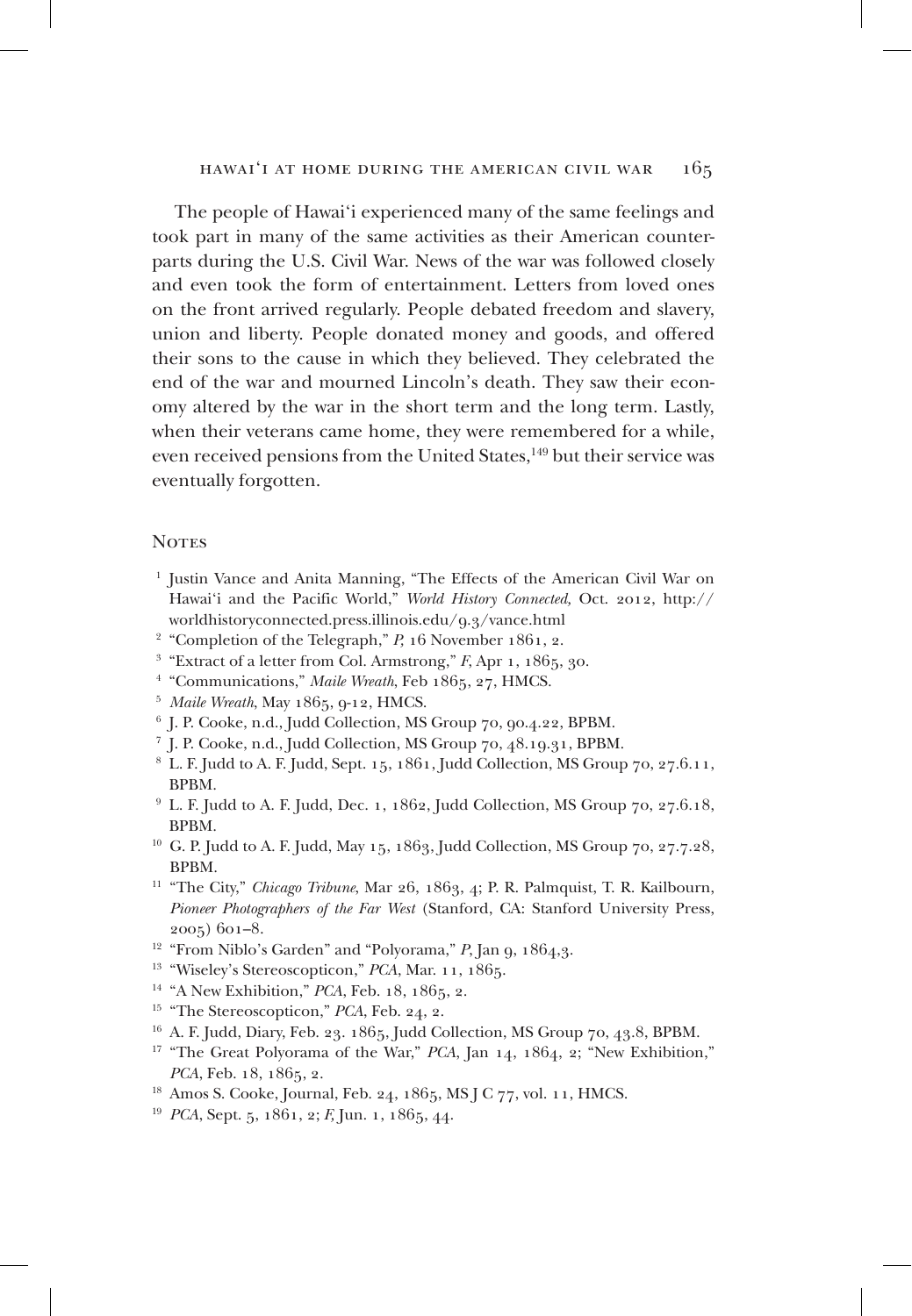- $20$  "Papers and Magazines," *PCA*, Jun. 6, 1861, 2.
- <sup>21</sup> Helen S. Judd to Albert F. Judd, Jul. 28, 1862, Judd Collection, MS Group 70, 39.2.47, BPBM.
- $22$  E. G. Beckwith to A. F. Judd, Jul. 5, 1861, Judd Collection, MS Group 70, 45.19.2, BPBM.
- <sup>23</sup> "American Slavery and Russian Serfdom," *F*, Feb. 1, 1862, 12.
- 24 *P*, Sept. 6, 1862, 3.
- 25 *PCA*, Sept. 11, 1862, 2; *P,* Sept. 20, 1862, 2; *PCA*, Sept. 25, 1862, 2; *P,* Sept. 27, 1862, 2.
- 26 "To the Editor of the Commercial Advertiser," *PCA*, Mar. 7, 1861, 2.
- 27 "Statement," *PCA*, Mar. 28, 1861, 2.
- 28 *PCA* Jan 17, 1861, 2.
- 29 *F*, Oct. 1, 1861, 57.
- <sup>30</sup> L. F. Judd to A. F. Judd, Mar. 19, 1861, Judd Collection, MS Group 70, 27.6.10, BPBM.
- $31$  L. F. Judd to A. F. Judd, Jan. 23, 1863, Judd Collection, MS Group 70, 27.6.19, BPBM.
- $32$  S. A. Carter to A. F. Judd, Jul. 24, 1863, Judd Collection, MS Group 70, 38.4.33, BPBM.
- <sup>33</sup> "Items," Maile Wreath, Aug. 1863, 9, HMCS.
- 34 "Joyful Demonstration," *HG*, Apr. 29, 1865, 3; "Extra Special Rejoicing," F, May 1, 1865, 36.
- 35 "Day of Fasting and Prayer," *F*, Oct. 1, 1861, 57.
- 36 "An American's Reasons for Thanksgiving," *PCA*, Aug. 13, 1863, 4
- <sup>37</sup> "Thanksgiving Notice," *PCA*, Nov. 5, 1863, 3.
- <sup>38</sup> J. McBride, "American Thanksgiving Day," *PCA*, Nov. 12, 1864, 2.
- $39$  H. S. Judd to A. F. Judd, Feb. 9, 1863, Judd Collection, MS Group 70, 39.3.2, BPBM.
- $40$  H. S. Judd to A. F. Judd, July 1862, Judd Collection, MS Group 70,  $38.4.45$ , BPBM.
- <sup>41</sup> L. Lyons to Ben Lyons, Nov. 30, 1864, Ms. Group  $37, 16$ , BPBM.
- 42 J. A. Parker to T. J. Dryer, Feb. 19, 1862; Dryer to W. H. Seward, Jun. 14, 1862, "Dispatches from U. S. Ministers in Hawaii 1843–1900," Microfilm 10, Hawaii State Library.
- <sup>43</sup> "Revival of Mormonism," *PCA*, Oct 17, 1861, 2.
- <sup>44</sup> Miller to Seward, Jan. 1, 1862, "Dispatches from U.S. Consulate Hilo / Ministers in Hawaii 1843–1900," Microfilm 2, Hawaii State Library.
- 45 "From our own Hilo Correspondent," *Maile Wreath*, April 11, 1862, 26–27, HMCS.
- 46 G. P. Judd to A. F. Judd, Jul. 15, 1861, Judd Collection, MS Group 70, 27.7.14, BPBM.
- 47 J. W. King, "Reminiscences of Hanalei, Kauai," *39th Annual Report of the Hawaiian Historical Society for 1930*, (Honolulu, HHS, 1931), 41–42.
- 48 "Secession as a discount," *PCA*, Sept. 26, 1861,2; "Contraband of War," *PCA,* Oct. 31, 1861, 2.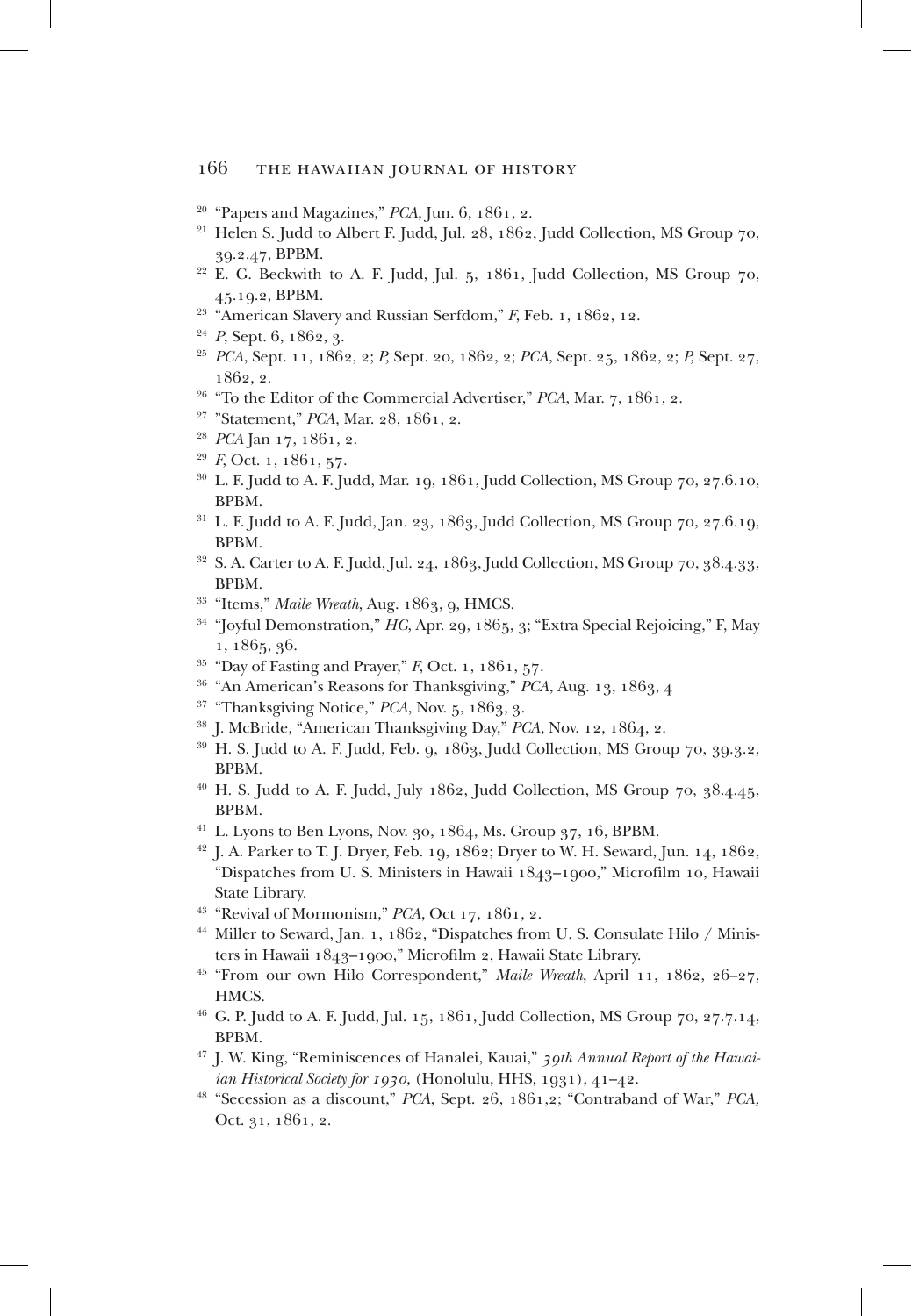- 49 "Arrivals," *F,* April 9, 1865, 40.
- <sup>50</sup> Diary, A. F. Judd, May 4, 1865, Judd Collection, MS Group 70, 43.8, BPBM.
- 51 "An English Lord Doing Penance," *Harper's Weekly*, Jul. 22, 1865, 454.
- <sup>52</sup> "News from Honolulu," May 23, 1865, 3;"Apology for an Insult to our Flag," *Philadelphia Inquirer*, Jun. 30, 1865, 2.; "New York, June 8," *Nashville Daily Union,* Jul. 9, 1865, 1.
- <sup>53</sup> R. W. Wood to C. Brewer & Co., May 11, 1865, Business Correspondence 1:5, C. Brewer Manuscript Collection, 1834–1867. HHS.
- 54 "Singular Proceeding," *PCA*, May 13, 1865, 2.
- 55 *F*, Mar. 2, 1863, 17.
- <sup>56</sup> *P*, Mar. 7, 1863, 3.
- <sup>57</sup> *P*, Mar. 14, 1863, 2.
- <sup>58</sup> *F*, Apr. 1, 1863, 26.
- <sup>59</sup> "More Linen Wanted," *PCA*, Nov. 20, 1862, 3; "Appeal to the American Ladies . . . ,"*F*, Sept 1864, 67.
- 60 "American Patriotic Fund," *Maile Wreath*, Oct. 4, 1862, 33, HMCS.
- <sup>61</sup> "Acknowledgements of Donations . . . .," *San Francisco Bulletin*, Mar. 17, 1863, 3; *National Republican*, Nov. 7, 1862, 2.
- 62 "For the Wounded Soldiers," *PCA*, Nov. 13, 1862, 3.
- <sup>63</sup> "The Ladies and the War," *PCA*, Jan. 15, 1863, 3.
- 64 "Notice of Planters and Others," *PCA*, Jun. 18, 1864, 2.
- 65 "Don't Forget the Wounded Soldiers," *PCA*, Jun. 25, 1864, 3.
- <sup>66</sup> "One Hundred Barrels More," *Burlington Free Press*, Nov. 4, 1864, 1.
- <sup>67</sup> "Subscribers to the U.S. Sanitary Commission Fund, signed by A.J. Cartwright, Treasurer, Honolulu, April 20, 1865." in Broadside Scrapbook, HHS.
- 68 *PCA*, Jul. 9, 1864, 2.
- <sup>69</sup> Subscribers to U.S. Sanitary Commission Fund, Broadside scrap book, HHS.
- 70 Subscribers to U.S. Sanitary Commission Fund, Broadside scrap book, HHS.
- <sup>71</sup> "The Soldiers' Relief Fund," *PCA*, Feb. 2, 1863, 2.
- 72 "Hawaii's contribution to the war for the Union," *Hawaiian Monthly*, Jan. 1884, 2.
- 73 *F*, Oct. 1864, 73.
- 74 L. Moss, *Annals of the United States Christian Commission* (Philadelphia, Lippincott, 1868) 532.
- 75 "The Festival," *Maile Wreath*, Nov. 1864, 14–16, HMCS.
- 76 "Ladies Hawaiian Christian Commission," *PCA*, Nov. 12, 1864, 2.
- 
- 
- 77 Ad, *PCA*, May 20, 1865, 2. 78 "From the Ladies . . . . ," *PCA*, Nov. 26, 1864, 2. 79 *Maile Wreath*, Sept. 1864, 20–21, HMCS; "The German club. . . .," PCA, Apr. <sup>22</sup>, 1865, 3. 80 *Maile Wreath*, July 1861, 13, HMCS.
- 
- 81 Ad, *PCA*, Jun. 30, 1859, 3.
- 82 "The Fourth of July," *P*, Jul. 9, 1859, 2.
- 83 "Fourth of July," *PCA,* Jul. 5, 1860, 2.
- 84 "The Fourth of July," *P*, Jul. 7, 1860, 2.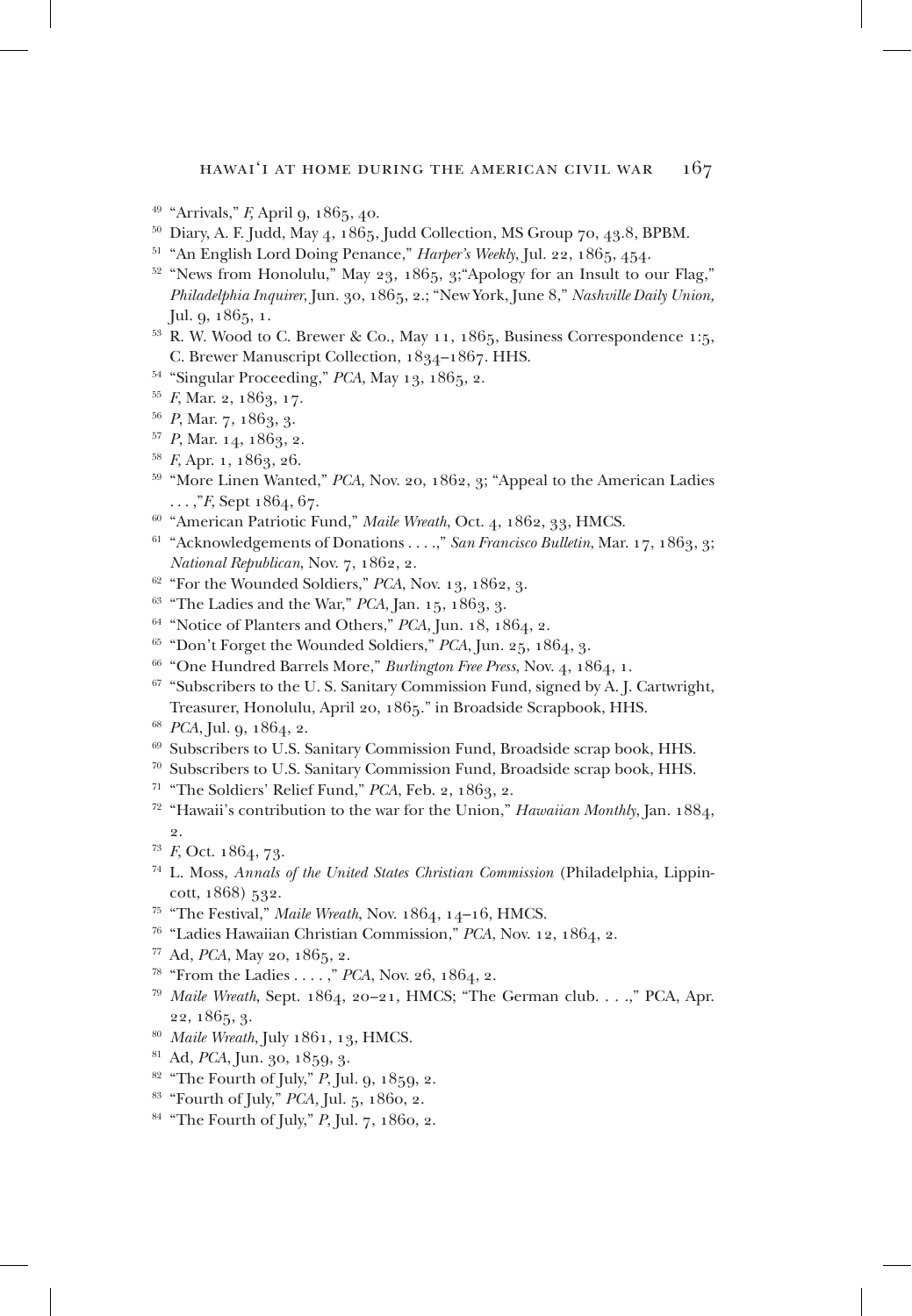- 85 "Fourth of July in the Country," *PCA,* Jul. 12, 1860, 2.
- 86 "American Independence," *PCA*, Jun. 25, 1864.
- 87 "The Fourth of July," *PCA,* Jul. 9, 1863, 2.
- 88 "Fourth of July," *P*, Jun. 7, 1862, 2.
- 89 "American Independence," *PCA,* Jun. 26, 1862, 2.
- 90 "Fourth of July," *P*, Jun. 28, 1862, 3.
- <sup>91</sup> "The Fourth of July," *PCA*, Jul. *q*, 1863, 2.
- <sup>92</sup> "Celebration of the 4<sup>th</sup> of July," *P*, Jun. 29, 1861, 2; "The Fourth of July," *PCA*, Jul. 9, 1863, 2.
- 93 Ads, *PCA*, Jun. 27, 1861, 2. Torpedoes were what are now called "poppers" or impact caps.
- <sup>94</sup> Journal, A. S. Cooke, Jul. 4, 1865, MS J C 77, vol. 11, HMCS.
- <sup>95</sup> "Loyal Americans," *PCA* Jul. 1, 1865, 2.
- 96 *PCA*, Jul. 9, 1864, 2.
- 97 "The Fourth of July," *PCA,* Jul. 8, 1865, 2.
- 98 "Liberty and Loyalty," *PCA* Jul. 23, 1863, 4.
- 99 *PCA*, Jul. 9, 1864, 2.
- <sup>100</sup> Editorial, *PCA*, May 13, 1865, 2.
- <sup>101</sup> *PCA*, May 13, 1865, 2.
- <sup>102</sup> "Notes of the Week," PCA, May 13, 1865, 2; *F*, Jun. 1865, 41.
- 103 "Speech of Hon. E. H. Allen," (1), "Address . . . . by Rev. E. Corwin" (4), *PCA*, May 20, 1865; *F* Jun. 1865, 41.
- 104 *PCA*, May 27, 1865, 2.
- 105 "Na hana o ko Lahaina Poe no ka make ana o Aberahama Linekona," *Ke Au Okoa*, Jun. 5, 1865, 3.
- 106 Elias Perkins to William H. Seward, Jun. 30, 1865, *Despatches from U. S. Consuls in Lahaina, 1850–1871*, Microfilm 3, Hawaii State Library.
- 107 "Day of Humiliation and Prayer," *PCA*, Jun. 3, 1865, 2; *F*, Jun. 1865, 44.
- <sup>108</sup> Vance and Manning, http://worldhistoryconnected.press.illinois.edu/9.3/ vance.html<br><sup>109</sup> Ethel M. Damon, *Koamalu* . . . . (Honolulu, Star-Bulletin Press, 1931) 441.
- 
- <sup>110</sup> "Rebellion on its Last Legs," *F*, May 1, 1865, 38.
- <sup>111</sup> C. Forbes to "My dear children," Oct. 15, 1861, MS L Forbes 1833-1879, HMCS.
- 112 C. Forbes Journals, Jun. 6–Jul. 10, 1864, MS J F 742a, HMCS.
- 113 Rebecca Forbes to "My dear daughter," Oct. 1867, MS L Forbes, C. and R. Letters to their children, HMCS.
- <sup>114</sup> Samuel N. Castle to Mary T. Hitchcock, Oct. 4, 1862, Samuel Northrop Castle Correspondence 1861-1862, MS 308, 12.1, BPBM.
- <sup>115</sup> "Ordination of a Chaplain . . . .," *F*, Jan. 1863, 5.
- 116 William F. Snow to A. F. Judd, Feb. 9, 1863, Judd Collection, MS Group 70, 49.9.9, BPBM.
- <sup>117</sup> S. L. Conde to A. F. Judd, May 11, 1861, MS C Children of the Mission, Samuel Lee Conde, HMCS.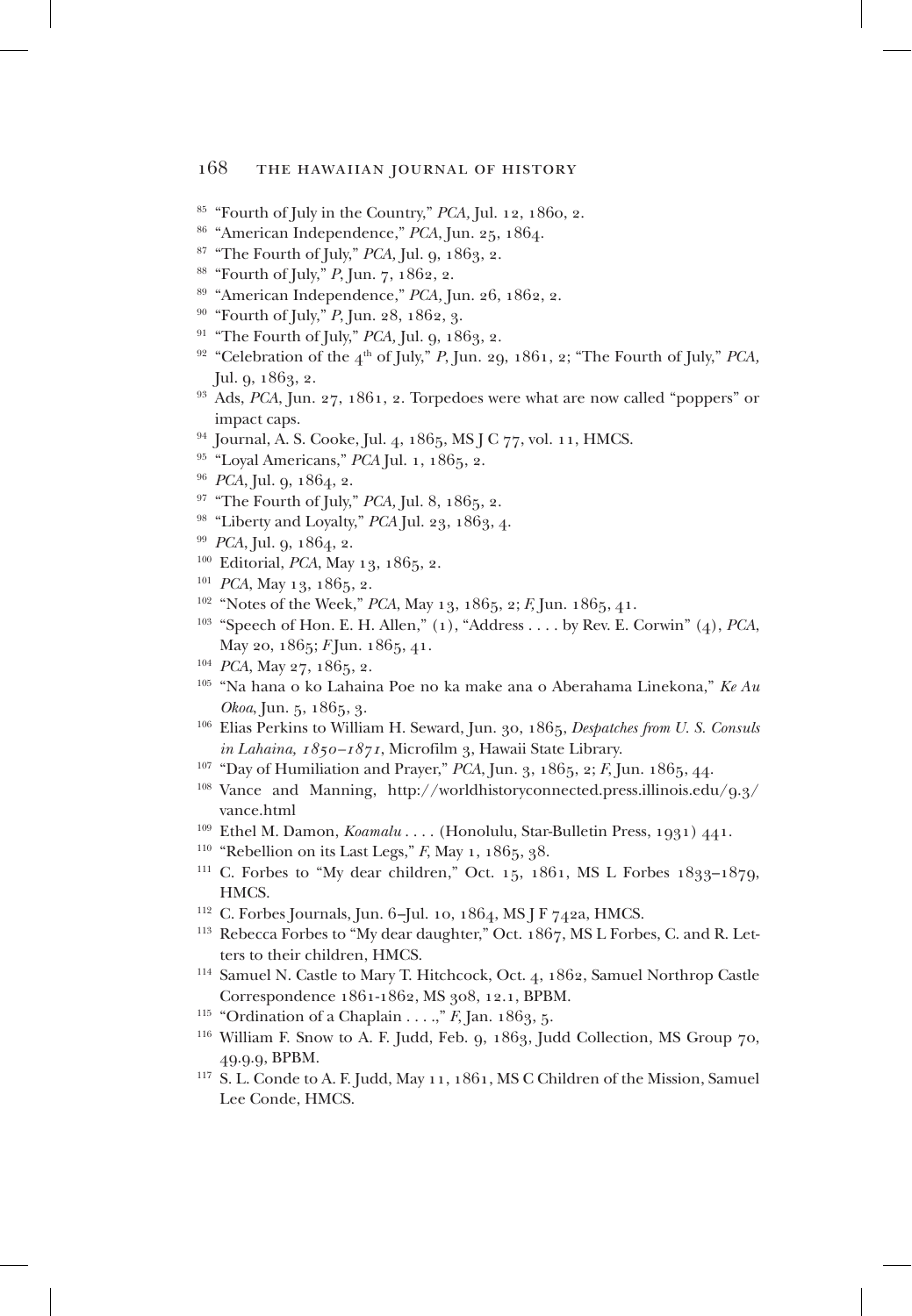- 118 N. Emerson to A. F. Judd, Sept. 4, 1862, Judd Collection, MS Group 70, 25.7, BPBM.
- <sup>119</sup> Sister to A. F. Judd, Nov.  $\alpha$ , 1862, Judd Collection, MS Group 70, 28.7.13, BPBM.
- 120 "The War," *Maile Wreath,* Dec. 1862, 15, HMCS.
- $121$  Sister to A. F. Judd, Nov. 9, 1862, Judd Collection, MS Group 70, 28.7.13, BPBM.
- <sup>122</sup> War Department. Adjutant General's Office. Prisoner of War Division. "Memorandum from Prisoner of War Records," Records of the Commissary General of Prisoners, 1861–67. Record Group 249, National Archives.
- <sup>123</sup> Ethel M. Damon, *Letters from the Life of Abner and Lucy Wilcox* (Honolulu, 1950) 378–379.
- <sup>124</sup> Maile Wreath, Jul. 1863, 10-11, HMCS.
- $125$  G. P. Judd to A. F. Judd, November 1861, Judd Collection, MS Group 70, 27.7.16, BPBM.
- <sup>126</sup> A. F. Judd, Diary, Apr.–May 1861, Judd Collection, MS Grp 70, 43.6, BPBM.
- 127 G. P. Judd to A. F. Judd, Jun. 16, 1861, Judd Collection, MS Grp 70, 27.7.13, BPBM.
- <sup>128</sup> Laura F. Judd to A. F. Judd, Jun. 23, 1861, Judd Collection, MS Grp 70, 27.6.35, BPBM.
- $129$  "H. S. Judd to A. F. Judd, Sept. 7?, 1862, Judd Collection, MS Grp 70, 30.2, BPBM.
- 130 A. F. Judd, Diary, Dec 10, 1862, Judd Collection, MS Grp 70, 43.7, BPBM.
- <sup>131</sup> A. F. Judd to Laura Dickson, Dec. 7, 1862, Judd Collection, MS Grp 70, 49.14.15, BPBM.
- <sup>132</sup> A. F. Judd to H. S. Judd, Dec. 13, 1863, Judd Collection, MS Grp 70, 39.3.13, BPBM.
- 133 Sybil A. Carter to A. F. Judd, Sept. 10, 1862, Judd Collection, MS Grp 70, 38.4.27, BPBM.
- <sup>134</sup> I. P. Cooke to A. F. Judd, Mar. 26, 1863, Judd Collection, MS Grp 70, 48.10.17, BPBM.
- 135 C. C. K. Dole to S. B. Dole, Feb. 12, 1864, MS D Dole papers, C. C. K. Dole, 1847–1869, HMCS.
- 136 Daniel Dole to S. B. Dole, Feb. 8, 1864, MS D Dole papers, D. Dole letters to son, 1864–1870 HMCS.
- $137$  C. C. K. Dole to S. B. Dole, Feb. 16, 1864, MS D Dole papers, C. C. K. Dole, 1847–1869, HMCS.
- <sup>138</sup> For full discussion see "From Whaling to Sugar Plantations: Economic Effects" in Vance and Manning, *World History Connected*. 139 *PCA*, Sept. 19, 1861, 3.
- 
- <sup>140</sup> *PCA*, Apr. 22, 1865, 1.
- 141 "Americans Attention", "Envelopes and Letter Paper," *PCA*, Jun. 27, 1861, 2.
- 142 "The War in America," *Maile Wreath*, Oct. 5, 1861, 16, HMCS.
- 143 *PCA*, Sept. 5, 1861, 2.